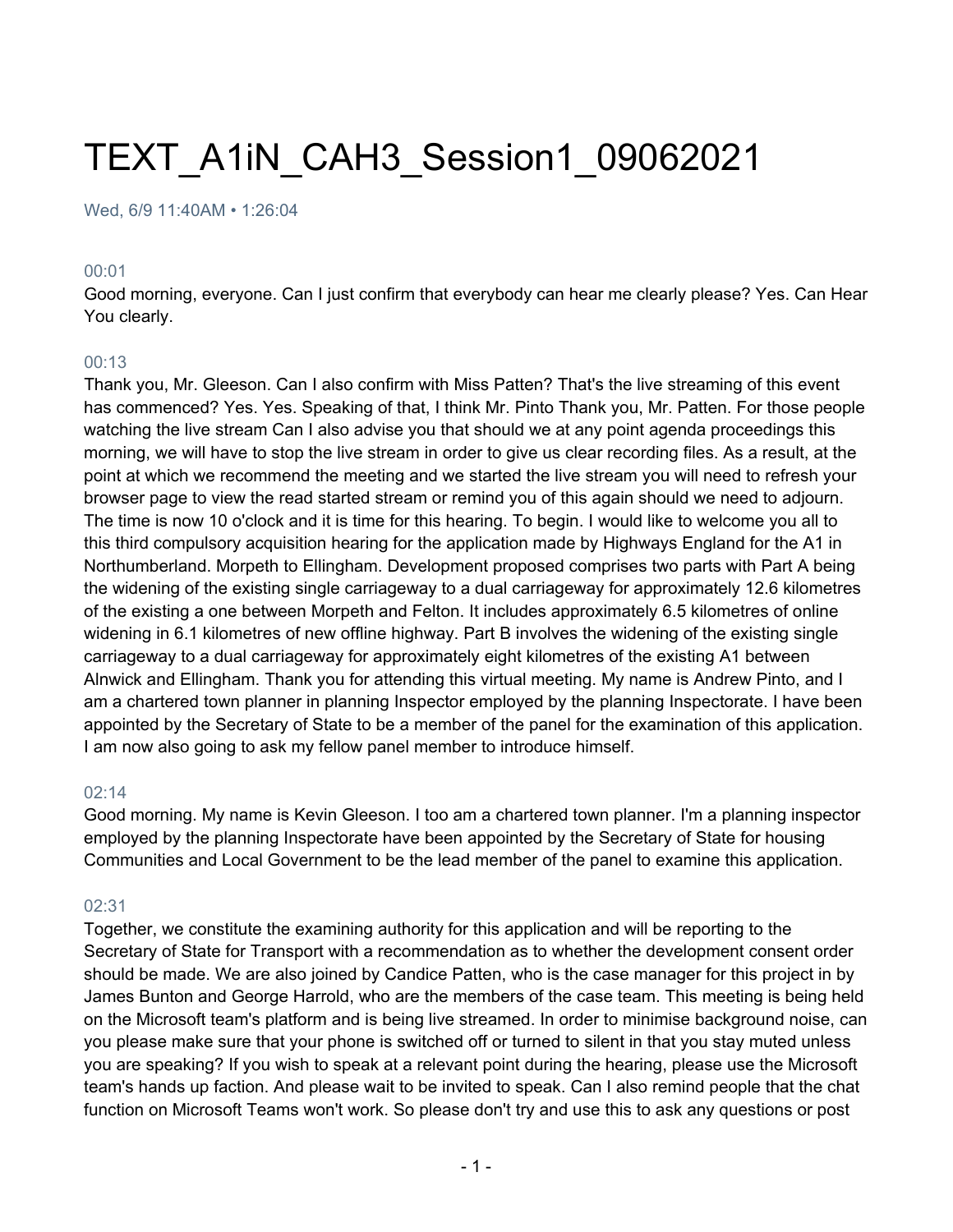comments. Please speak loudly and clearly. If you don't manage to speak at relevant point in the agenda, there'll be other opportunities at the end of the meeting for you to do so under item six of the agenda and any other items any other matters apologies. Because the digital recordings that we make are retained in published they form a public records that can contain your personal information into which the general data protection regulations applies. Consequently, if you participate in today's hearing, it's important that you understand that you will be a live stream in recorded in that digital recording will be published. If you don't want your image to be recorded, you can switch off your camera. We will only ever ask for information to be placed on public record that is important and relevant to the planning decision. If you feel that personal information is necessary, please provide this in a written document that we can redact before publication. Does anyone have any questions with regarding to these matters so far?

# 04:49

I'll take silence as acceptance so I shall move on. The purpose of this examination is for the examining authority to examine the information submitted by the applicant interested parties and affected persons. As a result, we would like to be sure that we are familiar with the documents that you have sent in. So when answering a question, you don't need to repeat at length, something that has already been submitted. If you want to refer to information already submitted, we would be grateful if you could give the appropriate pins exam National Library Reference. As already mentioned, each time you speak, could you introduce yourself please. And also introduce in mention if you are representing someone who they are, as this is a public examination, even if you haven't indicated that you wish to speak, if there is any point that you want to make, please feel free to indicate that it's relevant time in that you wish to contribute. The hearing today will be a structured discussion, which will be led by the examining authority based on the agenda that has already been published. The purpose of the hearing is to enable you to answer any questions that we may have to ensure that we have all of the information that we need in order to make our recommendation to the Secretary of State. The agenda for this compulsory acquisitions hearing was published on planning spattered national infrastructure websites on second of June and it may be useful to have a copy of this at hand. You We will also share now on screen the key headline items included in the agenda. If I could just ask to bear with me for one second. The agenda should be appearing now on your screens, and substantive items on the agenda are as follows. Under item two, we will consider site specific issues to be addressed by the applicant. item three will cover site specific recall representations raised by affected persons. In other item four, we will consider any statutory Undertaker land issues as well.

#### 07:20

I'm just going to stop showing the agenda now. Apologies I'm just having some difficulty now. Our will continue if everyone can hear me clearly. I will continue with the agenda on disk screen. For a while longer, just bear with me for a second. We'll seek to allocate sufficient time to each issue to allow its proper consideration. We aren't expecting that matters on the agenda will take too long to address. But if we do need more than an hour and a half, then at completion of its of its of each session, it's around 1130 we'll have a break of half an hour before resuming at 12 o'clock in continuing if necessary until one noting that we have an issue specific hearing for do to start at 2pm today as well. But we will however be flexible about this timings will conclude the hearing as soon as all relevant contributions have been made in all questions asked responded to. We've already had two compulsory acquisition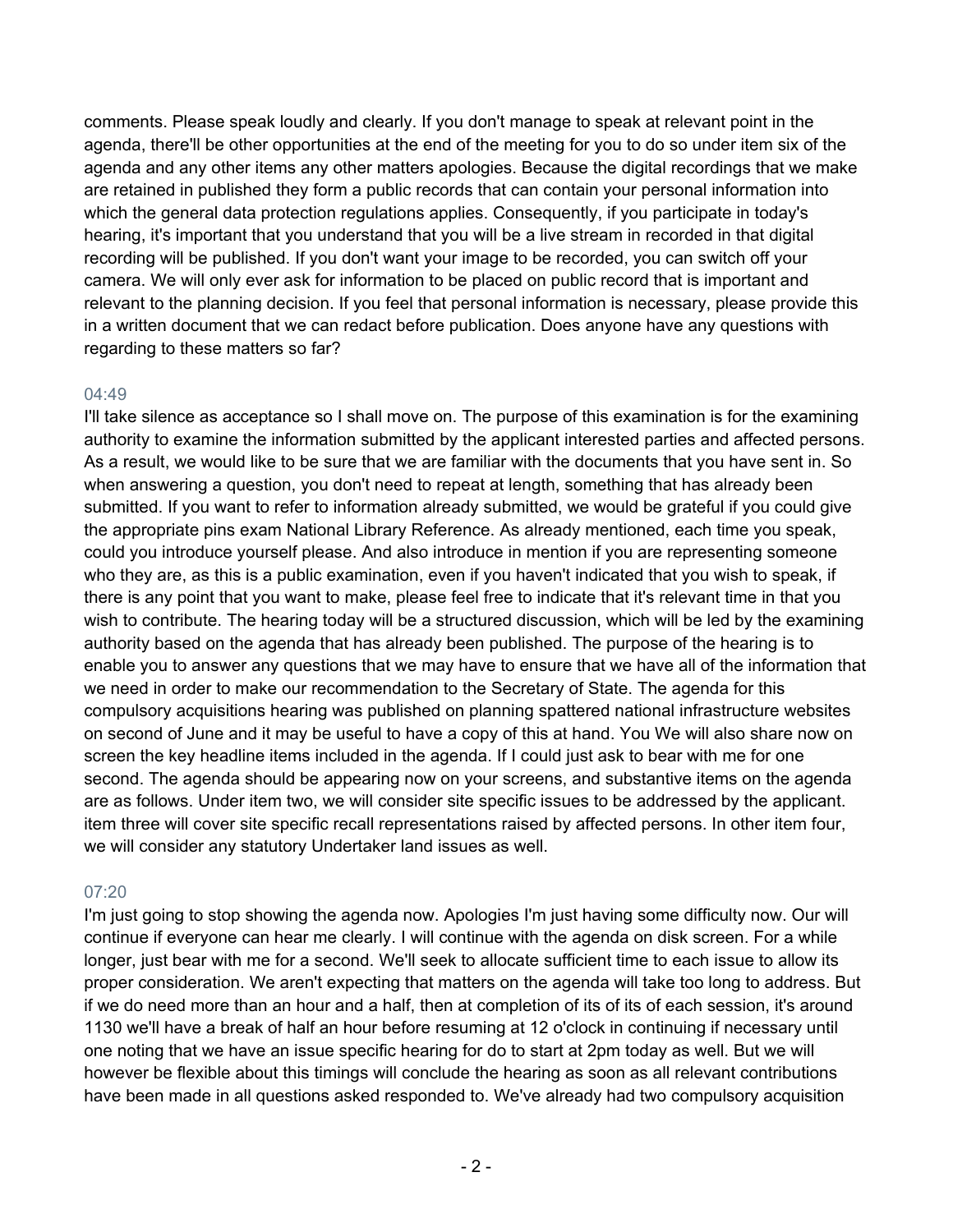hearings before and asked a number of written questions. So today we want to be pursuing matters where we have been that have been satisfactorily addressed previously. Are there any questions at this stage about the procedural side of today's hearing or the agenda?

## 09:43

I'll take that as now Thor will push us forward. So I will now like to take the names of those who wish to speak at this hearing. And please do not forget to state your name in who you represent. Can I please Start with the day applicant.

## 10:09

Good morning sir. As you know my name is Howard Bassford. I'm a solicitor and partner law firm DLA Piper and I act for highways England. Other people would be include Mr. Mark Stoneman, who is the project manager from highways England. And Mr. Paul Hine, who is the district value valuation office agency? Should it be necessary to introduce other people? We will do that at that time. Thank you, sir.

## 10:34

Thank you, Mr.bassford. Can I now, ask for Northumberland county council to introduce themselves.

## $10.43$

Thank you, sir. My name is Katherine Robbie, I'm a senior town planner with Northumberland county council. I don't expect to need to speak today, but I'm just here. In case there's any questions for the council.

#### 10:55

Okay, thank you very much. Miss Robbie. Can I also ask now other people that have actually expressed a wish to speak and would like to introduce themselves? Can I start with Mr. Moor? Yeah, good morning. Probably don't need other need to speak today. I'm just listening in. Okay, that's fine. Thank you very much, Mr. Moor. Mr. Hawes?

#### 11:31

We are good morning. Yes, certainly. I would like to reserve the option to speak if that's necessary. Thank you. Okay, thank you very much. I also believe that we have Mr. Benson with us.

#### 11:52

Yes, Mr. Benson is here. He's would reserve the option to speak as well. Okay, thank you. Miss Mr. Davison. Yes. Okay, Mr. McDonald.

#### $12.14$

Hello. Yes, I'm acting agent for Mr. Davidson. Alpha. Mr. Okay. Thank you very much for confirming that. Mr. Fell

# 12:29

Good morning. Yes. Louie fell from propthorpe consultancy, acting, Pathan overlanders occupies on the Alnwick to Ellingham stretch.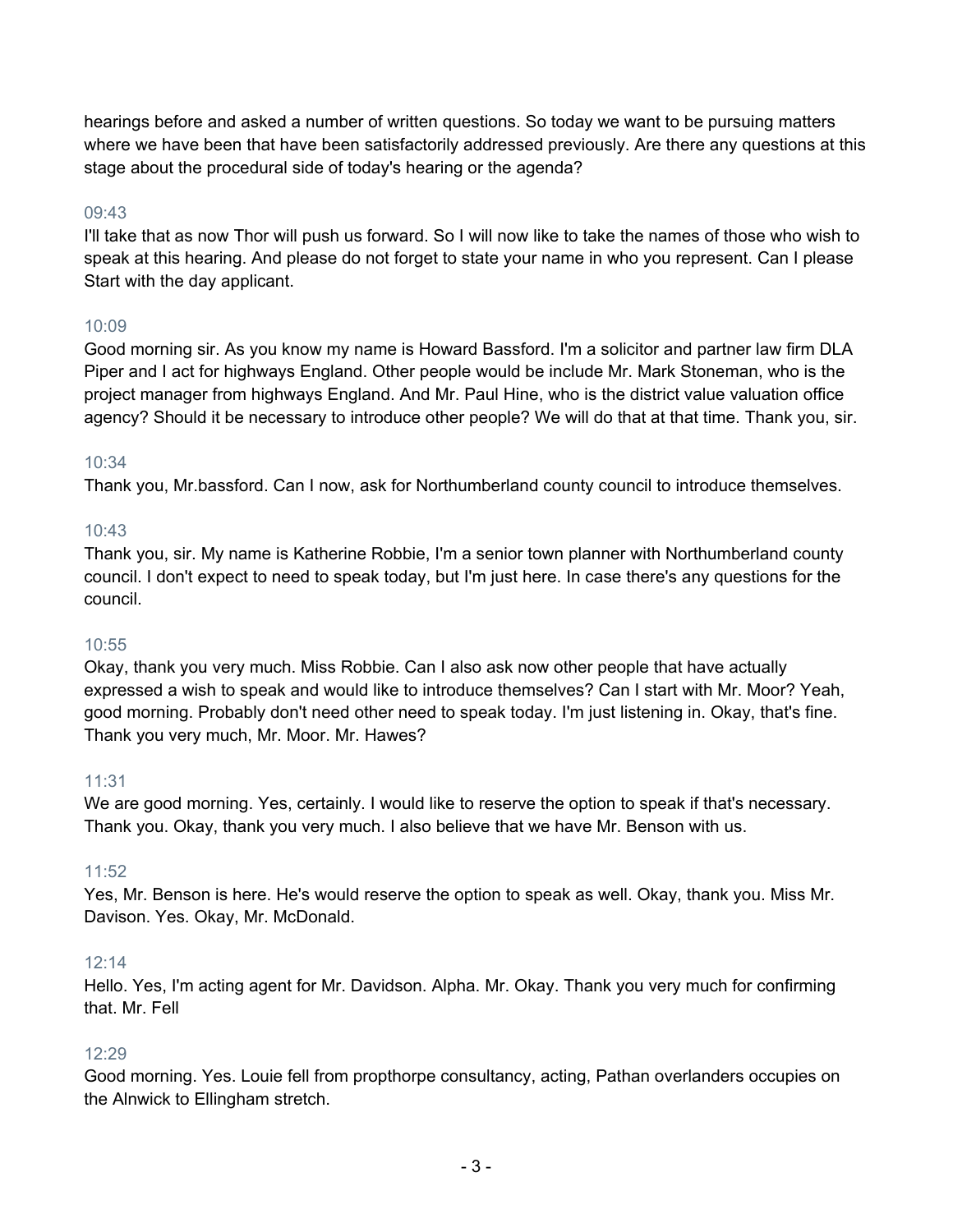Thank you very much, Mr. Fell. And I believe that those are that completes the list that I have with me. Is there anyone that would like to speak or reserve the option to speak that I haven't asked to introduce themselves that is with us on the line. Mr. Bruce?

# 13:05

Yes. Good morning, sir. Thank you. I had for a number of landowners on the Morpeth to Felton section. I don't at the moment anticipate contributing but we'd like to reserve the right to do so please.

# 13:17

Okay. That is absolutely fine. Thank you very much, Mr. Bruce. Thank you. Anyone else besides Mr. Bruce? I'll take silence as no so I'll move us on. So this addresses the first item on the agenda, which is welcome introductions and arrangements for the hearing. Are there any questions of an introductory or preliminary nature that you would like to ask now?

# 13:57

I don't think that anyone would like to ask any questions. So I am now going to pass over to Mr. Gleeson to lead on item two of the agenda. Mr. Gleeson?

# 14:12

Thank you, Mr. Pinto. So item two on the agenda is site specific issues with the applicant. And throughout this hearing, it may be useful to have to hand copies of various documents. The key documents are listed in the agenda. And briefly, they comprise the book of reference funding statements, statements of reasons. Updated compulsory acquisition schedule section one to seven statutory undertakers lights land and rights schedule section 138 statutory undertakers rights and operators schedule temporary possession powers, draft develop consent order land plans, work plans and general arrangement plans and if we do need to to refer to any of those specifically, I will give as much notice as possible so that people can prepare. In addition to those documents identified in the agenda, we'll also be referring to the North Gate farm private means of access technical notes, which was submitted at deadline 80.

# 15:27

So agenda item two says, The examining authority or xA, will ask the applicant to provide a brief update on the progress of negotiations with affected persons, or IPS. And the timetable for conclusion. The examining authority may ask questions of the applicants about matters arising from written and oral submissions.

# 15:58

So the applicants written summaries of all submissions to hearings, which was rep six oh 44, addresses compulsory acquisition noon to page 24, that may be useful to refer to as well. Can we begin by asking the applicants to confirm any changes to the book of reference, the latest version of which was revision for submitted a deadline eight? rep eight, double o seven. Mr.Bassford.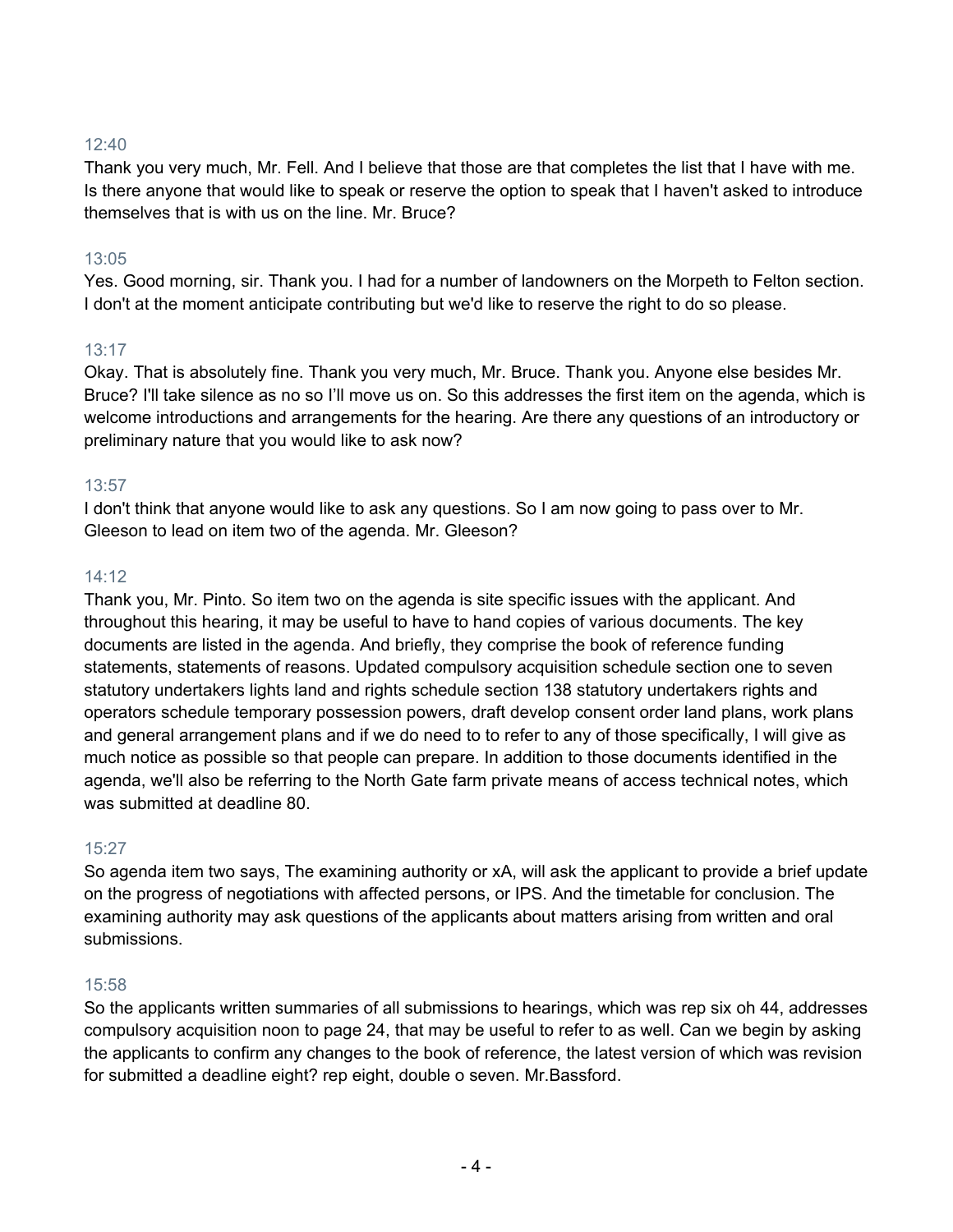Good morning, sir. Apps, apps this stage, I don't believe we have any changes of reference, which have not already been telegraphed to you. I will check that and of course, we will confirm in our note of the hearing if there are any changes, but my belief is that there aren't any changes.

## 16:51

That's great. Thank you very much. So next, could the Applicant explain the changes made to the statement of reasons latest version of which was revision two submitted a deadline five, which was referenced rep five to blow eight and change request version? Rep. 536. can just brief comments, please, Mr. bassford.

## 17:25

Sir, I'm just turning that up. If I if I just run through those, these are I believe that associated with the with the change request, they'd be looking at a clean version here. So I may not be able to see them. But essentially, they demonstrate the University of the land required for the change request. And that is the the key of I think they're looking at a clean version despite not seeing these seconds. You had read? 048 I think 6 048 or 5

#### 18:08

references I had to read 5 00 8 and 5 036 so the second one was the change request version? I personally I'm not aware of any major changes, but I'm I have not either just the change request elements

#### 18:26

that I believe that that is that is the long the short of it. So I know you're not asking me this to catch me out but certainly not. Not today anyway.

# 18:42

37 is the tracked version of the change request and so just Yes, that is exactly what they are. So they are picking up the changes required as result of the change requests and it explains why there are there are additional parcels either side of the river Coquet that are needed in order to ensure that the works that's a describes the change request and the stabilisation works in the South Bank access works can all be taken undertaken in those locations.

#### 19:16

Thank you. Okay, let's then move on to the CA schedule itself, which is the updated shedule is at rep eight. So 21 which is the clean version and rep eight oh 22 which is tracked and the lights go through the shedule almost line by line, this point in the examination. So this shedule shows the current status of negotiations with landowners. A range of progress is identified and they'd like the applicants Provide a general overview and then comments on each individual case in turn, as we've done before, and specifically, I'd like an indication as to whether agreement is likely before the end of the examination, how the discussions are progressing, the current expected deadlines for conclusion, and any issues where there's a problem. And then again, As with previous ca hearings, I invite affected persons to respond to any of the applicants comments under the next item. So if we can go through that list, that'd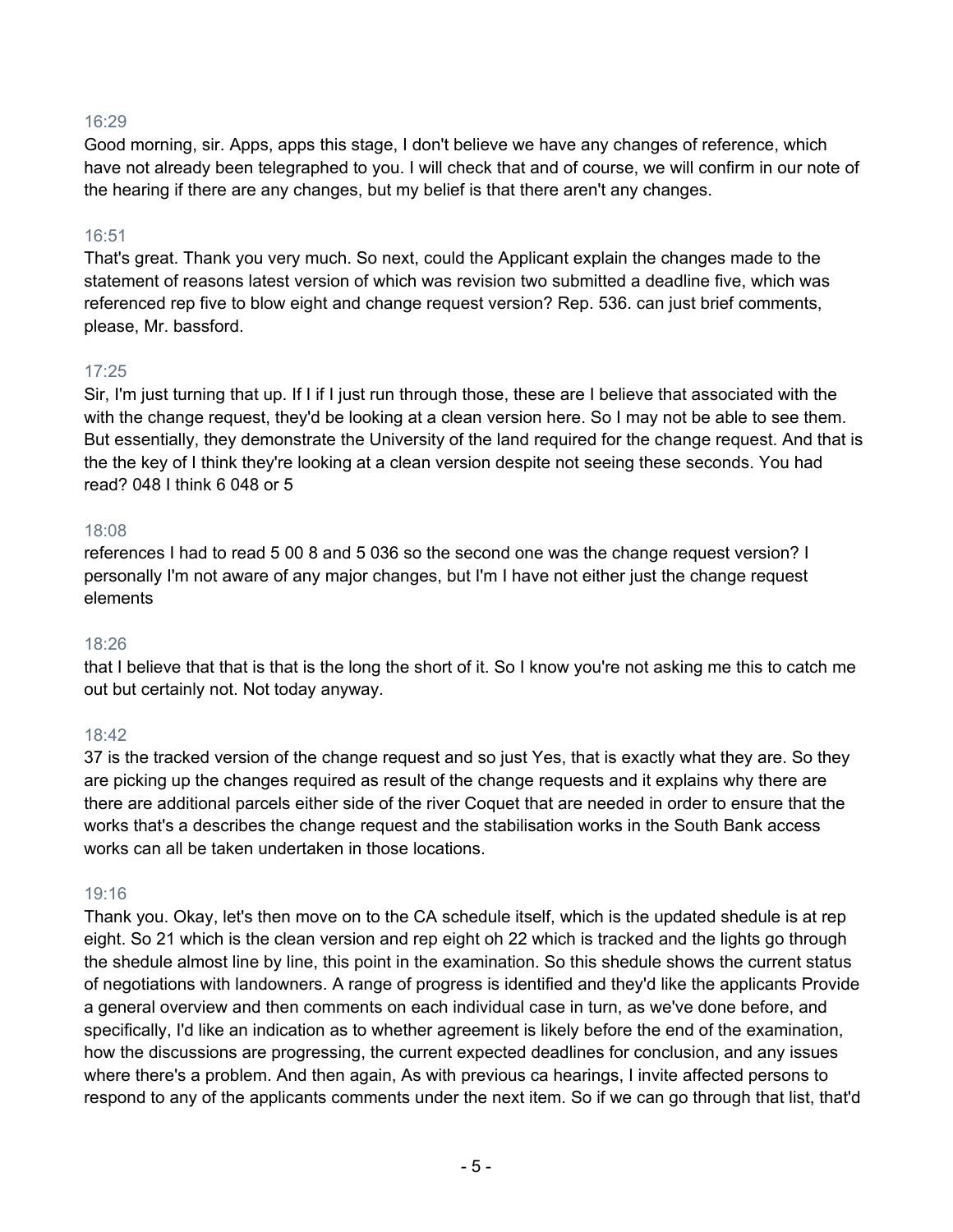be helpful. What I would say though, this point is, if we could put items eight, which is Mr. Hawes' property, and item 13, which is Mr. Davidson's property, if we could leave those until the end, I think there will be more discussion than some of the other sites. And we'll have that discussion in the context of the deadline at a submission on access. So, yes, if you could start Please, Mr. Bassford. Item one copy,

# 21:19

of course. Yes. Now, this will be a matter that I suggest we undertake with Mr. Hine, who the valuers the principal negotiator on behalf of the project and I presented with the affected persons. The What I can say is that in line with the guidance of the Secretary of State, for Communities and Local Government, negotiations are being progressed in parallel, that that progress is being made. In almost all cases. There are some thorny issues and you mentioned Mr. Hawes, Mr. Davidson, where there are matters still to be discussed. But in most cases, Mr. Hine and his team are making progress in discussions with their opposite numbers. And we expect the binding agreements to be entered into in due course, if not during the currency of the examination, and housing them will endeavour to proceed by agreement rather than compulsion wherever possible. Mr. Hine Would you like to just reintroduce yourself and then to assist Mr. Gleeson and Mr. Pinto by running through the progress? And I suggest that where there is a particular matter, we we pick that up avoiding items eight and 13. But just generally if there's any movement since this was submitted at deadline, five to get certainly eight. Thank you.

# 22:57

Good morning, Mr. Gleeson. So yep. I understand you want to run through line by line?

# 23:04

Effectively , some repeats? Yes. On each case individually. Thank you. Absolutely. So

# 23:09

we can start at number one. Clark is agreed, obviously, that's with solicitors at the moment as is number two ions. Heads of terms have been agreed. And it's currently with solicitors for the formal process. Brown don't get and Claire Hugh are the next three. They are also now agreed heads the terms have been signed are now returned. And the report surgeon has been now issued to the to the legal team to begin that process. The next few Mr. Mickey of George Jeff white his clients. There's a whole range here. I've received some of his claims. Not all I have received claims for Dobson, Armstrong and Givens. I have worked through those valuations and responded. We are almost there. There are a few minor value issues which I've gone back on for clarification. I spoke with Mr. Mickey on Monday. And he advised that the other claims are almost prepared. He's meeting one of the clients today and expects to submit them this week. Similarly, we've already had a discussion on evaluation framework. So the the should be very minimal issues to go back on when I do receive those valuations. And I expect agreement to be relatively quick on those. Obviously, the exception there, as we've already discussed, this is Mr. Hawes that's one of Tim Mickey clients. Thank you. Moving down to the next So next is me Davison obviously will park that one for now. Number 13. I then move on to item 14, which is the start of Graeme Bruce has clients who we who we have online today. So we've had a number of discussions, valuation discussions began to develop that framework. We've had an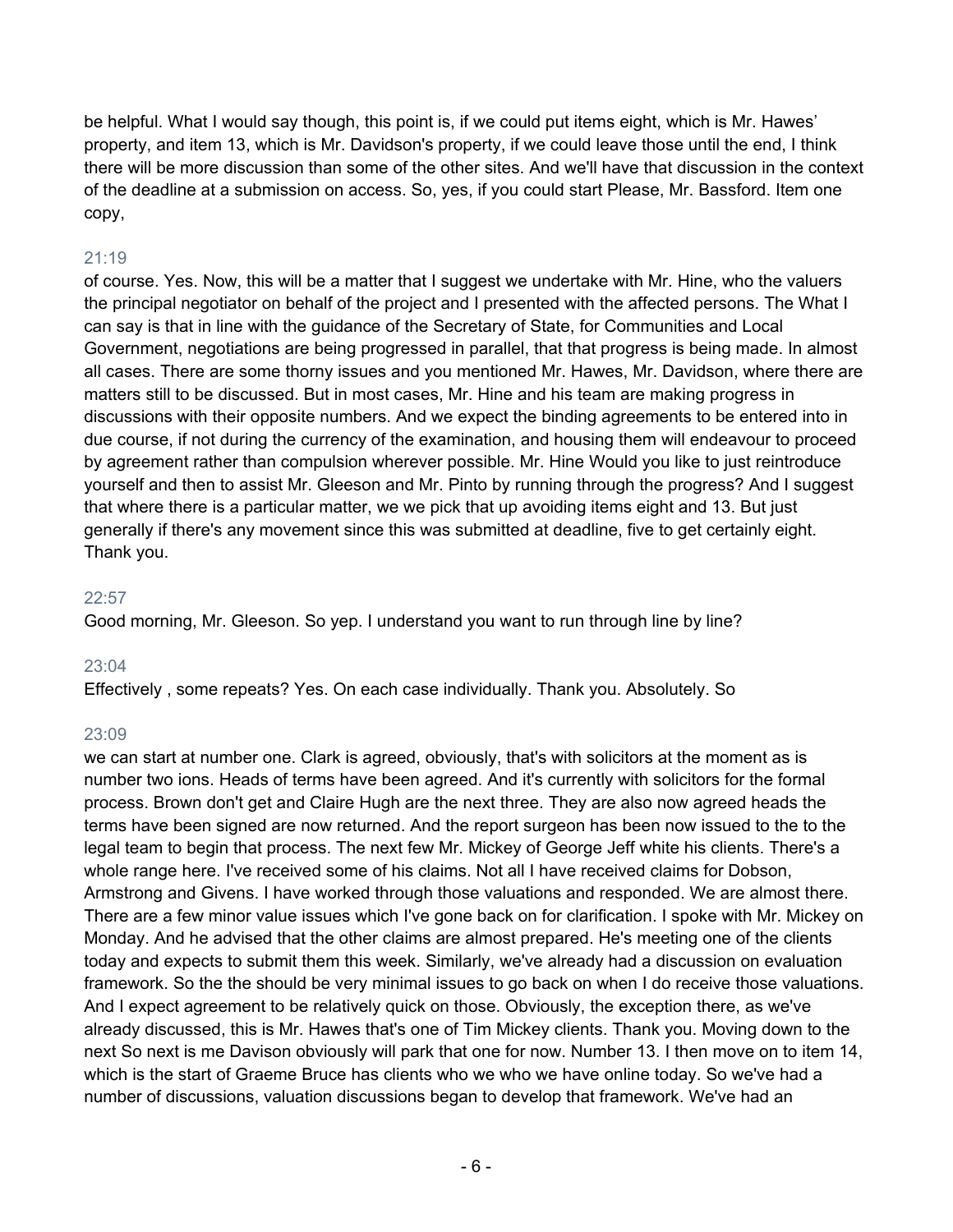exchange of of offers. I met on site with Mr. Bruce last week for one of the clients. And we've arranged a call actually for this afternoon to try and bought them out those agreements, I've gone back with counter offers, and we need to try and just try and finalise those agreements. The one exception there is middle house, which we've discussed previously in the house developments. The issue there surrounds the the planning status as to whether it's extant or not. We the applicant, have taken advice from Northumberland County Council have confirmed the planning is not extent, Milhouse developments believe the planning is and have sought advice to that effect. So the issue then falls down to value. You know, the difference of a site with planning and without planning is potentially different. So discussions will continue there. And perhaps Mr. Bruce may may contribute later on on that if need be.

#### 26:19

The point there, obviously, sir, is it is not for you to adjudicate as to value that's a matter if not agreed for the valuation for the land to travel to the upper tribunal. Yes, that doesn't go to the principle of acquisition or the scheme. Thank you.

#### 26:38

Then moving down to item 19. This is Mr. Calture represented by James McDonald, who is on the line for Mr. Davison today. We've so there's been a lot of server works going on there, which has taken up a lot of the time as of discussions and and agree in those accesses. We're now in a position where we understand the layout of the junction. At that point, we've shared plans, and James McDonald and I can now enter into a more detailed discussions on on on the land take side of things and agree of value. I don't expect it to take too much time. I think now that we're fully aware of what the access road will look like, and the junction layout, we should be able to get that one resolved fairly quickly. Thank you. Again, 2021. Or with Tim Mickey, we've we've already covered those 22. We've covered 23 is agreed with the legal team for exchange 24. Henry, we have agreed the acquisition there, I've prepared heads of terms, they've just currently been signed by the applicant ready for issue to the to the landowner. Again, that that should be something that's it's sent out this week. 2025, again, is Tim Mickey. We then move on to 26 and 27, both represented by Richard Brown is Henderson and Scott. This is a we've had some some discussion so far on on valuation matters. And some of the land take we had a site meeting on the 10th of May, where Mr. Brown and Mr. Henderson suggested a little bit of a change to one of the land parcels which the applicant is currently considering whether that is viable or not. Once we get a decision on that we will then be able to progress the acquisition. Until we have that decision, we don't know which bit of land that we potentially want to acquire. So we will reserve the valuation until we get that decision.

#### 28:48

Can I ask on that one? Would that be land within the order limits? Or is that at the end,

#### 28:56

I understand that, at present the proposal is to is to take a parcel of land that was within the order limits. Mr. Henderson is a little concerned that land it's one of his better areas of land and he suggested an alternative, which may be outside of the order limits. Hence something that the applicant needs to look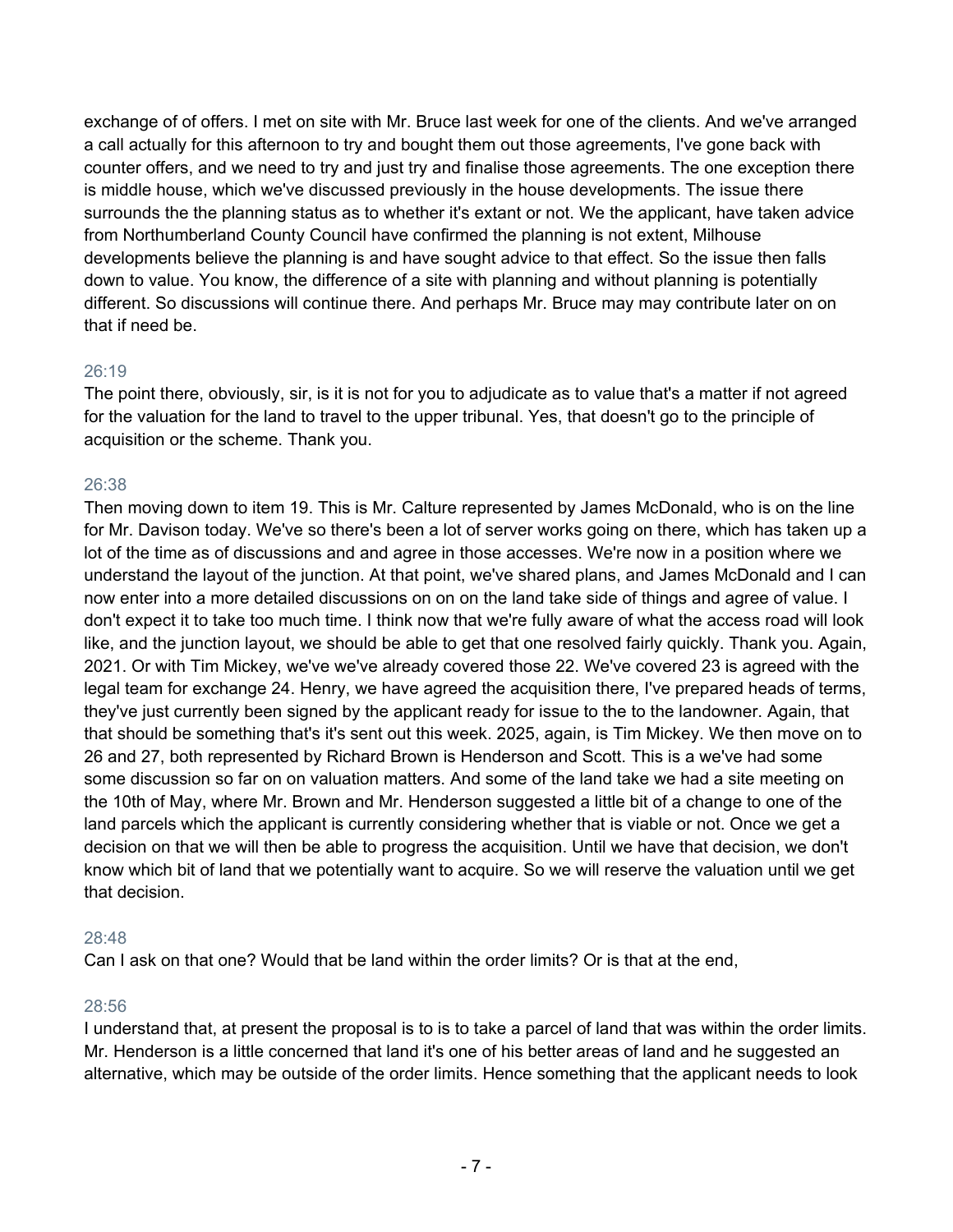at in terms of assessment and suitability. So we will we will come back to that as soon as we've been able to assess.

#### 29:25

And so if that was to be the case, then the arrangements would need to be made privately outside this process. So if it required planning permission for the use of the relevant land, we would have to apply for that falling back on our powers. So we urge you to grant the powers and then we would derogate from the order in order to accommodate Mr. Henderson if we can come to an arrangement that suits him better understood. Thank you.

#### 30:00

Yeah, and I think just to reiterate that that's the discussion that we've had with the landowner as well. They're perfectly aware that this is outside of the order limits and it would be an agreement outside of this DCO protests so we don't know yet know whether it's viable or not. We will only know once you've got that decision back Okay, thank you. We then move on to 28 Northumberland states will begin to Louis Louis Fells client, again, who is on the line? So again, we've had a lot of discussions we've we've agreed a framework of values for all of Mr. Fells clients. I think we are we are just about there. We're having some some more detailed discussions on the injurious affection and the severance element, which will allow us to then finalise the claims, and get some agreement, some heads of terms drawn up. I'm sure Mr. Fell will confirm I don't think we're too far away now. And I think these these should all be agreed, you know, with within the examination period, I would expect okay. The the one. So when we've discussed previously there, well, is the Beales, which is a little bit more of an issue. A bit a bit of a bigger that's the blight case. Yes, we've. So again, we've discussed quite a length, there is an offer on the table for the acquisition, which I understand is broadly acceptable. That hasn't been formally accepted yet. There are a few fine details that we need to discuss. Mr. Fell, I have provisionally looked at getting a meeting together next week, in order to talk about those finer details. We discussed previously on one of the hearings putting together a schedule of potential disturbance items for for Mr. And Mrs. Beale. that's currently being worked on. And, you know, again, if we can get a meeting next week, we should be able to to finalise that. So, although we still it still feels that we're a long way away, I think huge progress has been made since Mr. Fells appointment. And we're certainly a lot more confident in getting this one agreed and moved along.

#### 32:19

As you can tell, thorough which the negotiations progressing and where we're in line with the guidance. Yes.

#### 32:30

And I think that pretty much covers all all of the rest of them are all either Tim, Mickey or Louis Fell what you just said there at various stages of discussions. Yeah, so I'm not sure that there's any any more spirit unless you have any questions?

#### 32:51

Yes, I think this one for Mr. Bruce there as well.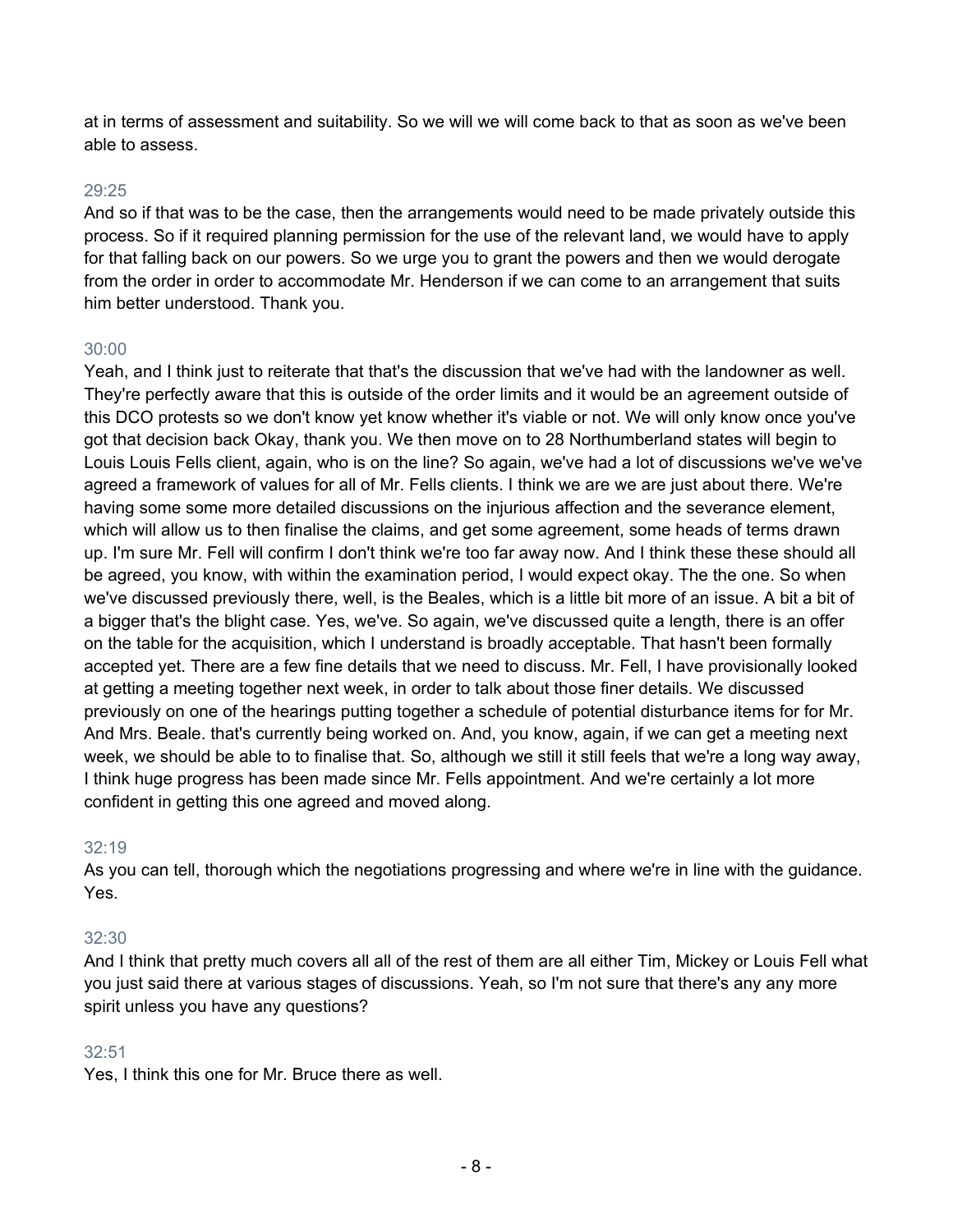Yes. So that that falls into the previous discussion now that we've we have a meeting this afternoon, where we hope to be able to make a little bit of progress on those finer details.

#### 33:05

Okay, thank you. That's helpful. So in summary, then and thank you, that's because you that in detail this time. So the 41 cases.

#### 33:28

Only six of them have got signed heads of terms at this stage. Maybe this is a question more for Mr. Bassford. altered lights get a feel for is your degree of confidence at this stage of the examination about completing those agreements before the end of the examination. Is this way you expect to be just five months in or are you finding it more challenging? And if you could, quote, I mean, I certainly hear that progress has been made. What I'd like to understand this. Are there any cases where you expect that agreements won't be reached?

#### 34:20

yet? Certainly, sir, I think certainly. Are we where we expect to be? Yes, I think we are about right. You'll notice that Mr. fell and Mr. Mickey, you have a large number of clients. You know, once we have those, those two, agreed, that is that percentage increases significantly. And the discussions we've had, generally in terms of the framework of values really will help that process. It looks like we haven't moved on from the previous hearing, because we're now working on those finer little details of each claim. Once they are agreed and I expect them to be agreed very, very soon. said Mr. Mickey's claims came through earlier in the week. I've responded on some very, very minor issues, some little tweaks that I want to see. I expect they will come back this week and we learn issue heads of terms. Similarly, for his other clients that come in, again, hopefully this week, within a few days, I should be able to respond on those and we should be in a position then to issue heads the terms Mr. Fell will confirm we are very, very close to agreement on on the vast majority of his clients. So getting those agreed we should be fine within the inspection period. My only hesitation is really sitting around Millhouse developments at the moment, because we are we are quite aware apart in terms of value. Because of the planning situation, I am reasonably confident as confident as I can be that the vast majority of the other landowners will be agreed within the examination period. As Mr. Bassford has already said, if they are not we will certainly continue beyond that. And these are purely marked as a valuation that we are discussing. These are not objections to taking the land at this stage we are actively engaging with with all parties on value. And that is where the issue lies at the moment. So I don't foresee that there being any any real difficulties with the exception of Millhouse developments.

#### 36:26

Thank you, Mr Bassford is there something you want to add to that.

#### 36:33

I would submit that in my experience, this is a set of negotiations in good shape for this, this stage and an examination. What is remarkable here is that all of the negotiations because agents are engaging in a consistent and constructive way across the project with us is that most negotiations are at about the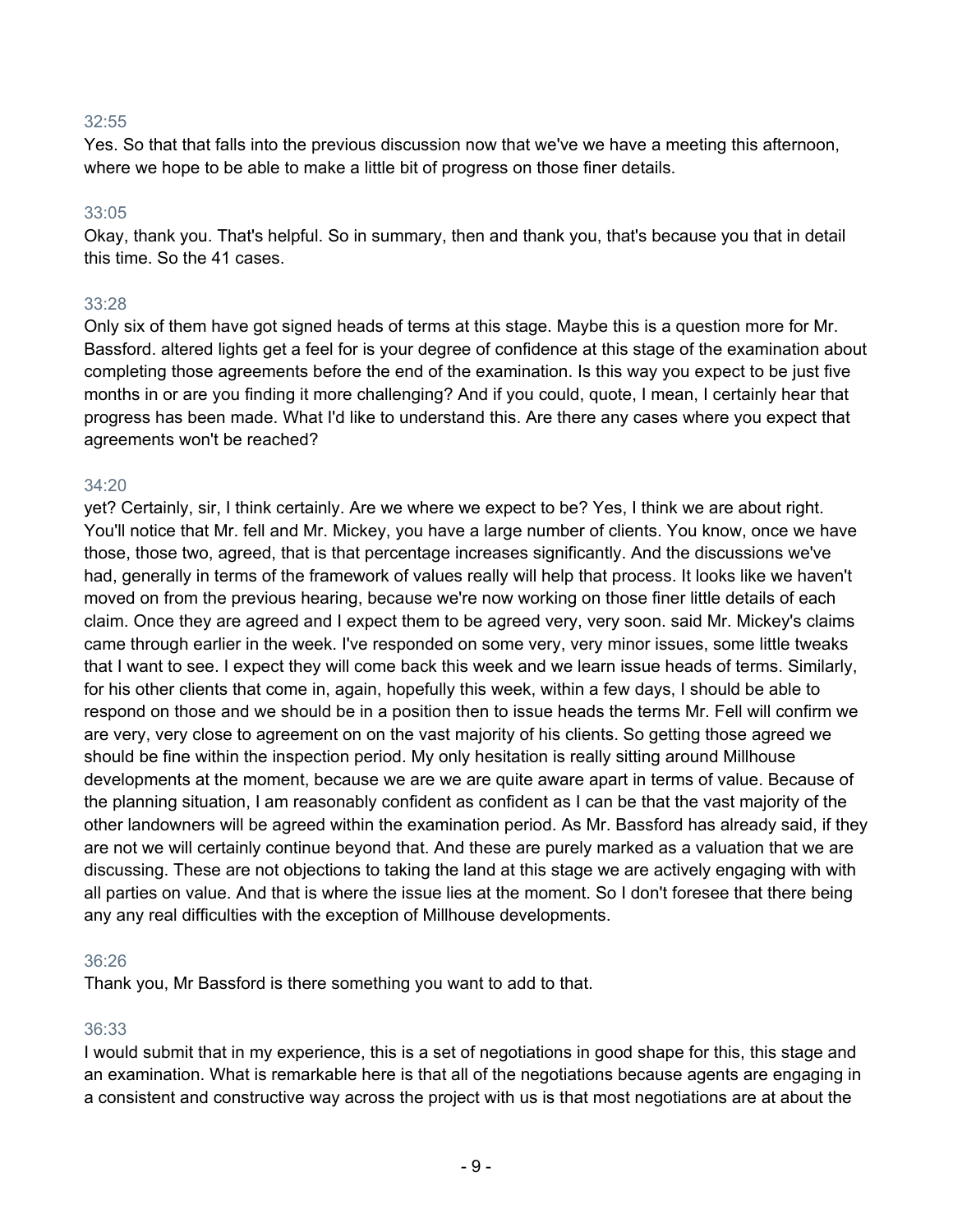same stage. And what that demonstrates is and this one has to apply experience to as well, that demonstrates is that the negotiations are actually taking place. And that is what the guidance and the law requires. But I would add that even if all negotiations were to fall over at this late stage, our submission that has a compulsion which should be granted remains. And the test for grant of compulsion is failure of negotiation rather than success. But obviously, as Mr Hine I would say this is actually a case it's remarkable for the consistency and the advancement of so many acquisitions. Another point I'd say is that Mr. Hine and his opposite numbers are negotiating the values now, which means that in many of the cases these are these can proceed to right writing up the valuations rather than leaving valuations to be determined later, which produces better negotiations, where that can be agreed upfront. So it is in good shape. So, good. Thank

#### 38:15

you. Okay, so then let us move on to the issue of proxies. Mr. Hawes Mr. Davidson. And what we have now, which was submitted deadline at is the North Gate farm private means of access options, technical notes. What I'd like to to to begin with is the password to outline the position on alternatives and perhaps just provide a summary of where where things have got to on this. And then we can look at the alternatives to the submitted scheme. So it's alternative saying be difficult kind of blind me how things might move forward from here. And if agreement isn't reached, what happens? And then I will ask until next item, agenda item, we'll come back to the individual landowners themselves. Mr. Bassford?

#### 39:51

Thank you, sir. So we will I will tell you the story as it were,

#### 39:58

yes. Give us sort of prognosis as to how things might turn out. So, and I have my virtual post it notes screen open as well in case others wants to flag to me where where they need to intervene support. So, the two properties are effectively accessed from a single gateway at present from the southbound carriageway of the a one trunk road. And that access goes into the land presently owned by Mr. Hawes. And Mr. Hawes, this property is accessed first and then across his land, Mr. Davidson can pre lodge accesses his property as well. And so that that is the situation as it stands. Now. The proposal for the scheme is because the road will be a dual carriageway in that location for dual carriageway in that location. And because the speeds and safety do not allow that has to be provided a different means of access. And that is suggested to propose to be taken from the south. And then the private means of access in the application scheme would pass to the east of the various Warren has has properties. It would skirt the northern side of Mr. Hawes' land, the northern side Miss Davidson Davidson's land, and then it would effectively be the reverse of the existing situation. So access would be taken by Mr. Davidson. First, and then across his land, Mr. Hawes would take access to get to his property. Mr. Hawes has made representations to us and has said that he would prefer not to have to cross Mr Davidson's land and one could imagine for Mr. Davidson's point of view, that would be attractive as well, not to cross Mr. Davidson's land and would prefer to access his own land directly. And his suggestion was from the north of the, of his property, so he would pass. If he was driving to his home, he would drive up to the eastern side of his property, round up to the northern side, and then midway through it, he would turn left and it his property. And that is shown in the technical note on page number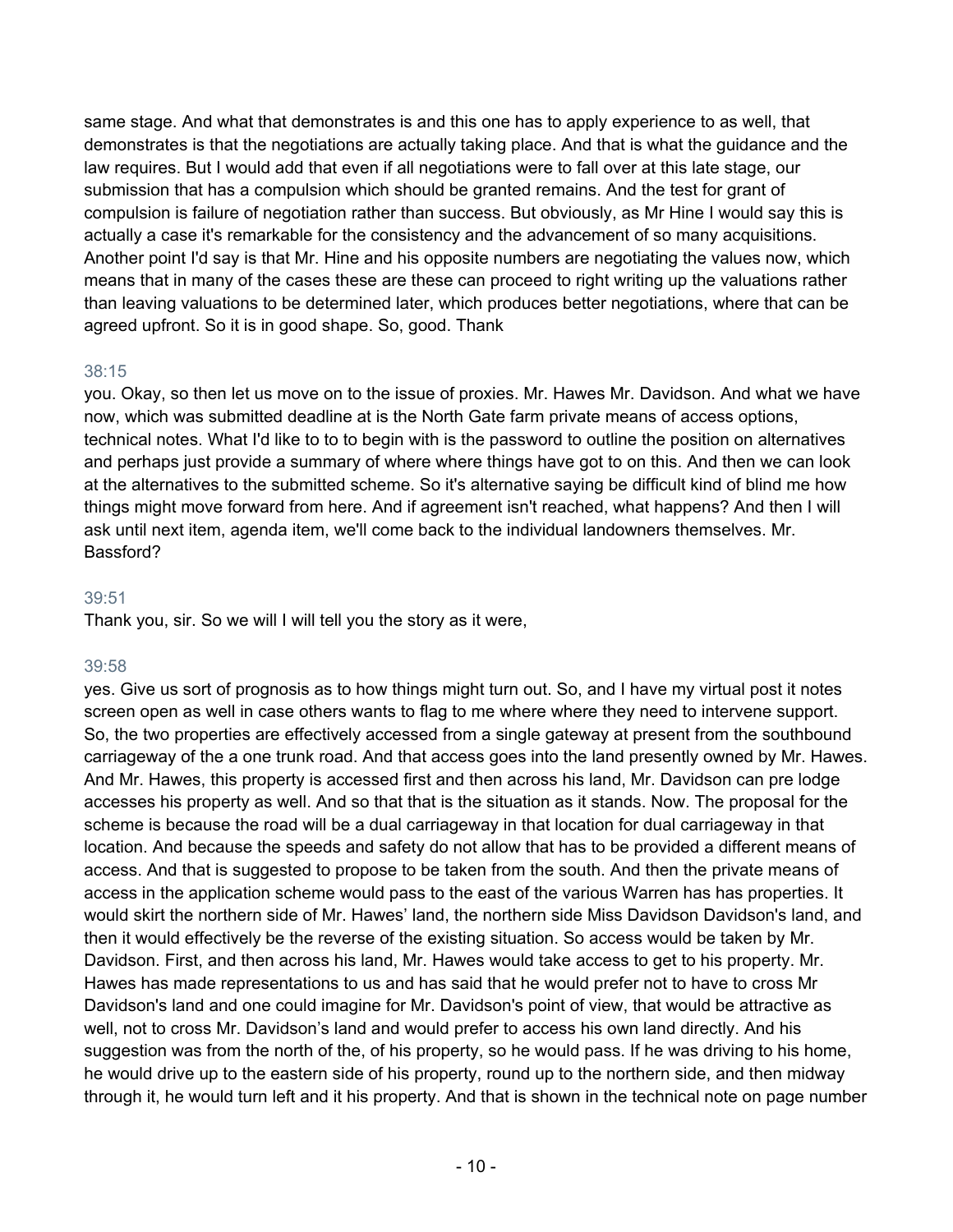four. And you can see the alternative route a there now, you can also see on that the red line, which is the area over which if you and the Secretary of State were to agree, we would have powers. Now, the point there is that we could provide the works up to the bell mouth there, which is where Mr. Hawes would turn left into his property. But he would then have to pass some metres overland, which we have no powers, and he has no rights, that is Land by the Davidsons. And you could sit it is green there. So that would have to be achieved. By agreement with Mr. Davidson, Mr. Davidson would need to enter into a private agreement with Mr. Hawes, you'd have to negotiate that if there was a fee payable, and so forth. And that's that is what would be required to deliver that we can, we can only get so far with achieving that. Knowing that Mr. Hawes still would prefer to access his property directly. The engineer you advising highways England and highways England have looked at this. And they have of course identified you can sit there on figure two, that the red line does pass over Mr. Hawes, which means you can take access on the east without crossing any third party's land outside the red line. And so that has resulted in the design or the suggestion. Obviously, these things can be refined, which we'll see figure three, which is on page number eight of the private means of access note and that will show the access to Mr. Hawes property being taken from the eastern side and then into his land there. Now, that may not be Mr. Hawes preference, but it can be achieved without a negotiation with Mr. Davidson and without taking somebody else's land. So from that point of view, that one is deliverable by housing lands to accommodate Mr. Hawes wish, perhaps not in every sense, but it is one that could be could be achieved without a change in terms of the

#### 45:01

And so, so that one where we have sought to sought to negotiate this is really to achieve a compromise as between the Hawes and Davidson's views of the world. And so where does this guy from here, we have effectively before you two options. The first is the application scheme, which would evoke crossing Mr Davidson's land. And our understanding is that that is not acceptable or not ideal for either Mr. Hawes or Mr. Davidson, they would prefer to have separate accesses, many landowners do. Where there's shared shared access isn't entirely understandable at a human level that people want to have that little common driveway as possible. So that's one way that it can be addressed. The other way it can be addressed is using the eastern access to Mr. Hawes because we can provide that within the order powers should you recommend. And that is really as far as we get. If Mr. Hawes and Mr. Davidson come to us and say we reached an agreement, then we could provide alternative a. But we would suggest that that isn't the way that we should go. Because at present, there is no agreement. And of course, it requires Mr. Davidson's additional land. We could leave that as something which is a possibility for later but always that it's going to require Mr. Hawes and Mr. Davidson to come to an agreement, and then we could provide the Bell mouth but the the the two valid and two viable options, viable options are the order scheme as applied for the eastern access, which is alternative B. So thank you for bearing with me. I

#### 47:04

know that's that's very helpful. It allows everyone to hear the applicants position. It's useful to get that context. Obviously, myself and Mr. Pinto have read that additional reports. But it's useful to have it presented in that way as well. So as far as the outcome is concerned, clearly, there's still the need for the powers, the scheme, which is was part of the original application is there, that has to be the fallback position, whatever.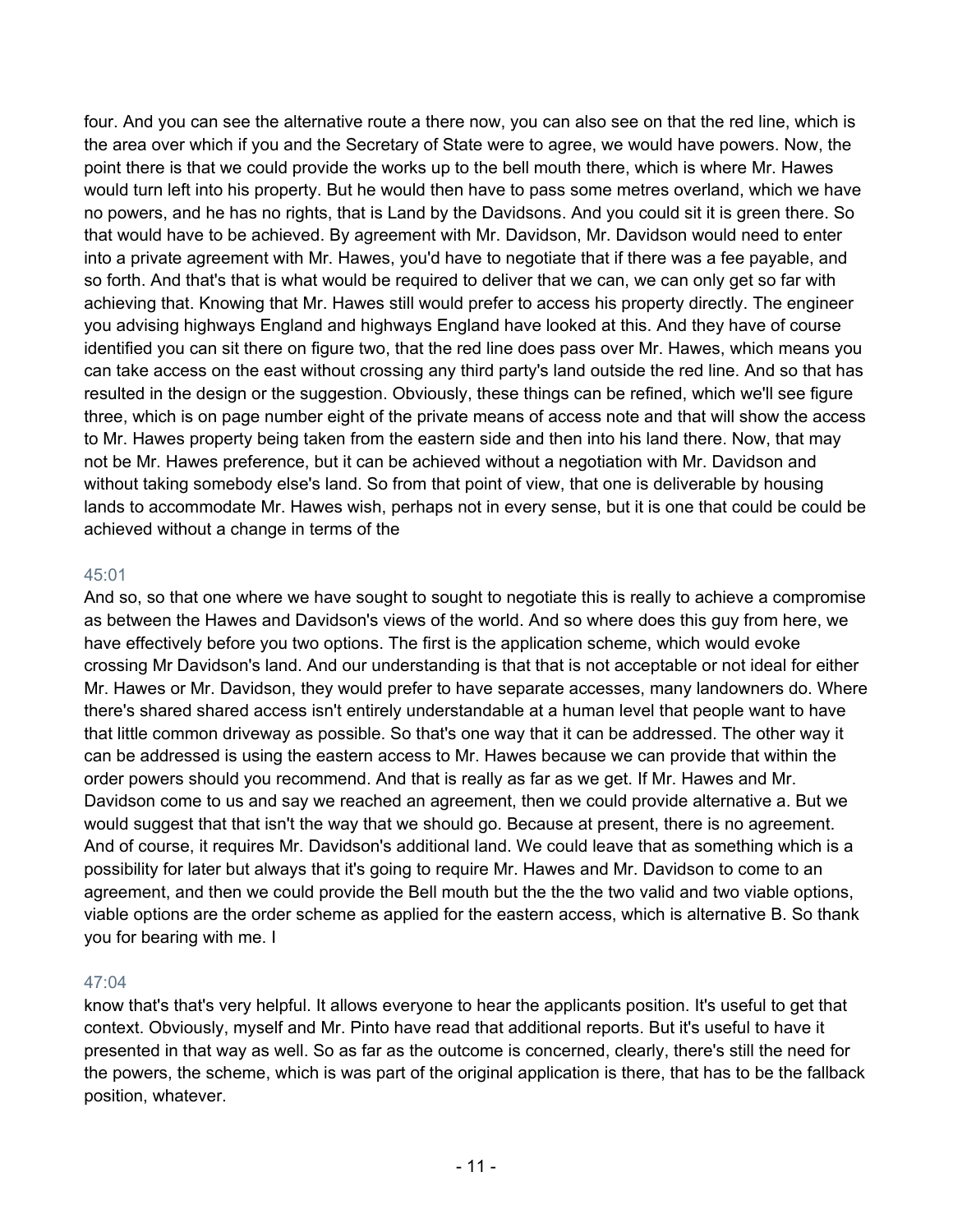That that that is right. So the that's entirely correct. We need to be able to provide an access for Mr. Davidson and Mr. Hawes because we can't leave them without Nexus. Yes, yes. One of the ways we could back is by providing for the, we could provide for all three of these, so that in the event event of there being no agreement, we do the order scheme, if it goes as follows thinking about how practically this could work, and if nobody is in agreement, then we have our powers of compulsion, and we provide the order scheme. If Mr. Hawes accepts that it's not his preference, but he'd rather have a an access from the east, then we're able to provide that one. And then we could provide that where agreement is entered into between Mr. Hawes and Mr. Davidson, and we can provide the alternative a from the north so we can provide for that. And DCA is very often have alternatives in them at this sort of level. Usually, it's not completely different alignment, but this type of thing is very often included in a DCO as an option.

#### 49:11

Okay, thank you. And let me just check my notes. Sending further I wanted to ask of you at this stage.

#### 49:43

Now, I think that's fine for now. I think while we're on this subject, rather than waiting until agenda item three, where I will ask that's it. Persons come back comment generally on the whole list. I think if we continue with this, then there's no need for dialogue on this particular matter, it can be done at this stage. So, can I begin by asking Mr. Hawes and then Mr. Davidson or Mr. McDonald on his behalf, if they wish to comments on both what's Mr Bassford has said and also on the report, which has been submitted as 8A double o five. Mr. Hawes. Can I start with you? Is there anything you wish to add to this point?

#### 50:40

Yes, good morning, yesterday. I'd like to correct something that Mr.Bassford did say. Old the alternative option was never that preferred option. It was as a direct result of a conversation I had with Mr. Davidson, where he left me with no doubt in very robust terms, that he did not want my passing through his property. And therefore, as a compromise offer, I then propose to the applicant, alternative VA as a means of circumventing and making sure we didn't have any ongoing contention. So, I would suggest that none of the three options are ideal by any means. And we are looking at a compromise option here to meet all body's needs. As far as option B is concerned, an alternative B is concerned, that is a major piece of construction, and would significantly compromised the property and coming from the woods ag appreciate it is well documented in the past, my concerns about the impact upon the woods, then that would exacerbate things further. And at the same time, it wouldn't solve anything because I still require access across the mysterious depths in the property as the manager of the water system, I do require access in future and also the other parties will require access the Northumbrian water the farm. And in addition to that, Mr. Davidson and all the other respective parties will also be crossing over my property. So it doesn't achieve it. We all got shared usage here. And it's certainly we have to face up to now this case of trying to minimise shared usage and I understand the motives behind that.

#### 52:37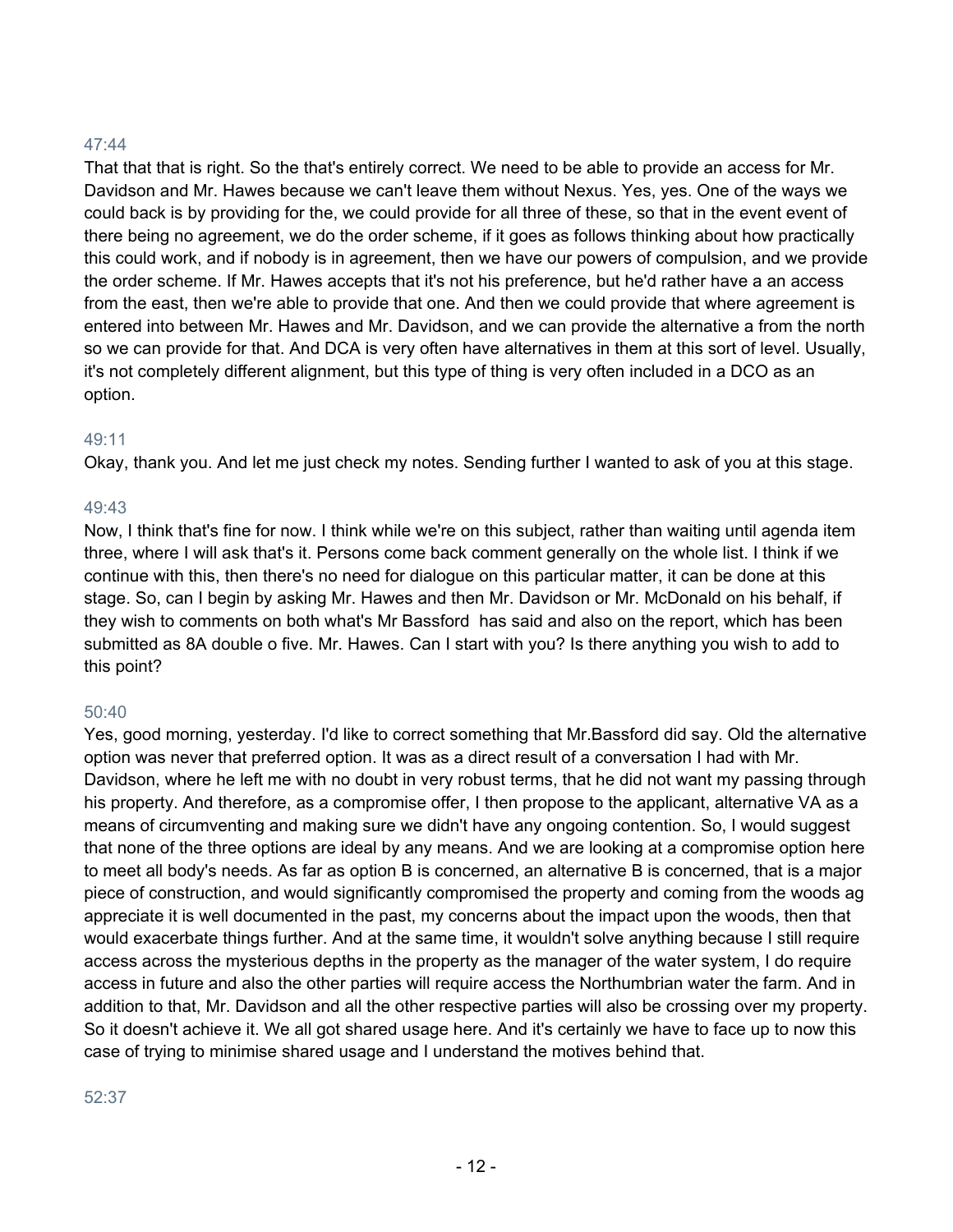Okay, thank you that that's helpful to understand the opposition on this. Mr. McDonald's is trending, you should say on behalf of Mr. Davidson. Hi, that.

## 52:50

Yes, yes. Thank you very much. I mean, but we start I mean, essentially, put cards on the table, Mr. Davidson's favourite alternative is, is Option B. Now, this is for a number of reasons. Where do we start? So there's been ongoing tension between the two proprietors of the properties whether it be during Mr Davidson's occupation, or, or previous proprietors of the property and we see this as a way that both parties can make a clean start and, and basically, without compromising one another's property, because anytime that you've got to take access as a as a main means of access, I understand Of course, there will be other rights of access afforded at at appropriate times, but of course, 99% of the usage will be just as a main route of access into the property. So we see this as a way of, of splitting the properties. And for this reason, that's why we have challenged he and designers who have come back with the various options. So, that is, where we are there, of course, you understand water, etc. There will be ways that people will have to access but that is in the title and there's no way of altering them. Or, you know, there is no easy mechanism to alter them, where we find ourselves at the moment there is room for discussion. Now we've tried to understand Mr. Davidson tried to talk to his neighbour about this to see if they can come to a see if they're anywhere near the same level of thinking. And understand from maybe from out from this last comment from Mr. Hawes that they're still not on the same level of thinking here. Mr. Davidson does feel that because he put purchased the property at a after the commencement of the scheme and negotiation started that he feels slightly on a back foot here, but would nevertheless really like to, to make representations No. And now on site with he officials and designers etc. We've looked at this alternative, but up on the draft plan in front of me is alternative three, but on the document that we've all been looking at, it's it's alternative B, option B, coming in, where there is an old previously used access, perhaps not used for a little while, but there is no doubt that there's been access taken through the trees over the public right of way and on to Northgate farms garden land at the north east corner. Therefore, we believe it would just be reinstating a access have gone by now. Of course, we waited to hear from the designers etc, whether this was possible, and they have found it possible. So we strongly believe that this would be the way to go forwards. And if there's an opportunity to split the parties, and for no one to have full rights of access in in terms of accessing their property on a day to day basis, then then that really would be the best option. And I can't see an alternative being agreed. standards.

#### 56:49

Okay, thank you. Can I just clarify, perhaps with Mr. bassford? So as shown on figures two and three, the purple land is Mr. Hawe's the green land is Mr. Davidson's. So the new access roads the East before it enters on alternative B, before it enters Mr. Hawe's land? What is the ownership of that access that lands? I could? I'm sure it's there and available. And I could check it myself, but not immediately off the top of my head. So if you could help me thing we are.

#### 57:34

We are similarly disadvantaged, but I believe it is the farmers farms field, but that will be taken from okay. So somebody will tell me, I will then be able to confirm.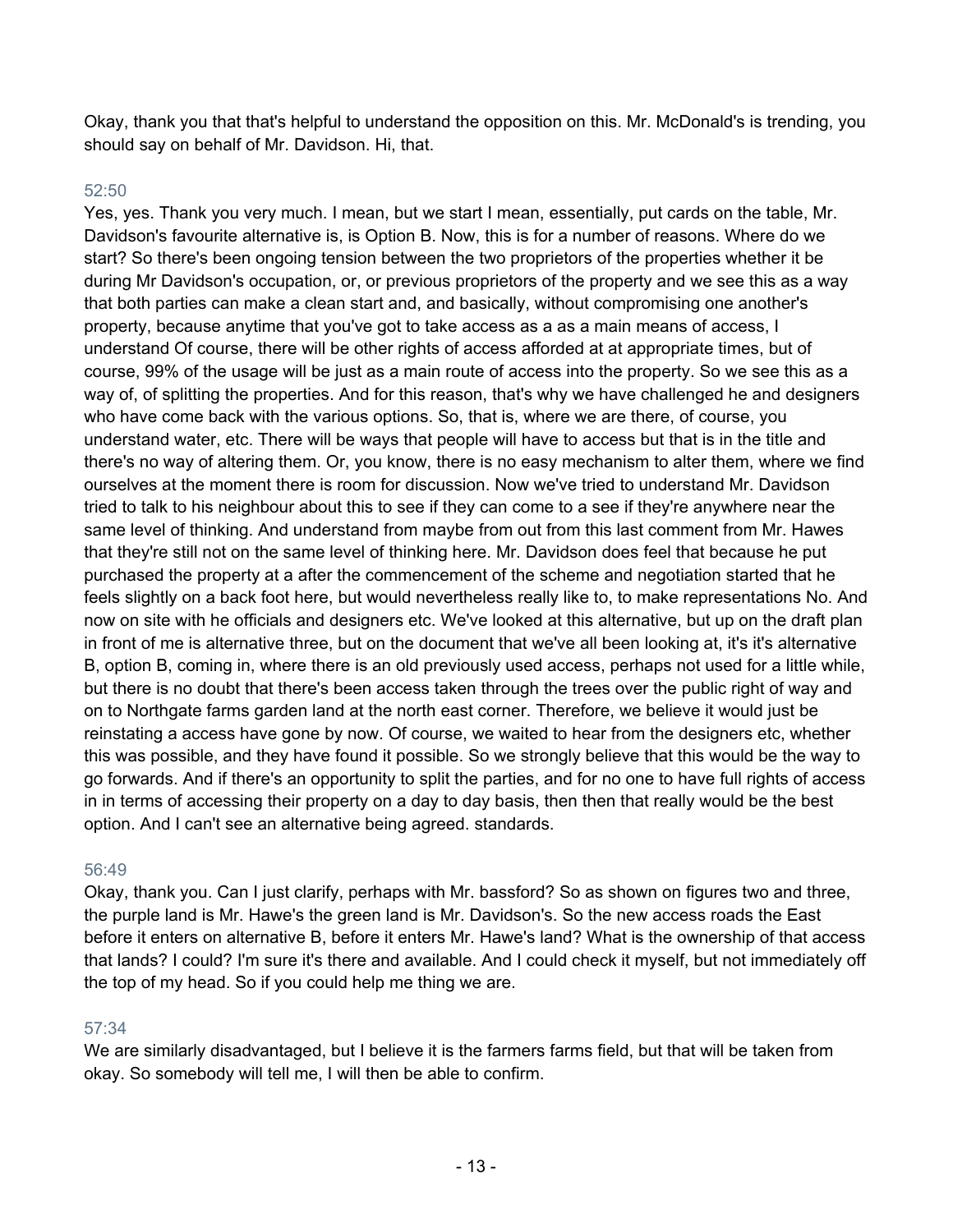So in any events, which is right, thank you. So in any events, the stretch up to the left turn to North Gate farm that would be shared by Mr. Hawes and Mr. Davidson anyway. And as Mr. Hawes was set out, there are other needs to access along that in any event.

#### 58:19

Yes, they would enjoy in common, right, have access over less options. Thank you. I think Mr. Mickey also represents Special Ops. Mr. Robson, I believe is the farm who would access the fields to the north as well. So we'll have an interest in the key of that. Of that private means of access.

#### 58:55

Okay, thank you. Mr. Hawes. Can I ask is there anything further you wish to add? Having heard Mr. McDonald's comments?

#### 59:09

Yeah, I mean, just to clarify, again, obviously, Mr. Bassford is correct in highlight notes, Mr. Robson's Lang that it comes through. But that route also passes through my property. So there's a certain usage there on the corner. But obviously, I think I am desperate to try and find a compromise here. I understand this is a difficult situation. But the thought of taking on that the construction of a road spanning that length, from all the way from the trees to my property is a merge a piece of work and one that I think I just couldn't feel like I could undertake that not forgetting the fact that it would actually split the property opened compromise it and again, you will be well aware of my concern about the amount of time I can view that would actually affect the add a significant piece of extra time directly onto my property. To support the existing views, furthermore.

#### 1:00:03

Thank you. Yes. So, Mr.Bassford, the applicant be providing this.

#### 1:00:11

Well, the applicants proposal is the access that passes through Mr. Davidson's land to Mr. Hawes property. So that that is our proposal. If Mr. Hawes is asking for a different access, separate access, then really that that we can provide a bill map for him to connect to. And that would be for him to promote.

#### 1:00:35

So you would only provide the access as far as the red line? That

#### 1:00:41

obviously we don't have any powers over the rest of North Gate farm. That would be Mr. That would be, Mr. Hawes

#### 1:00:50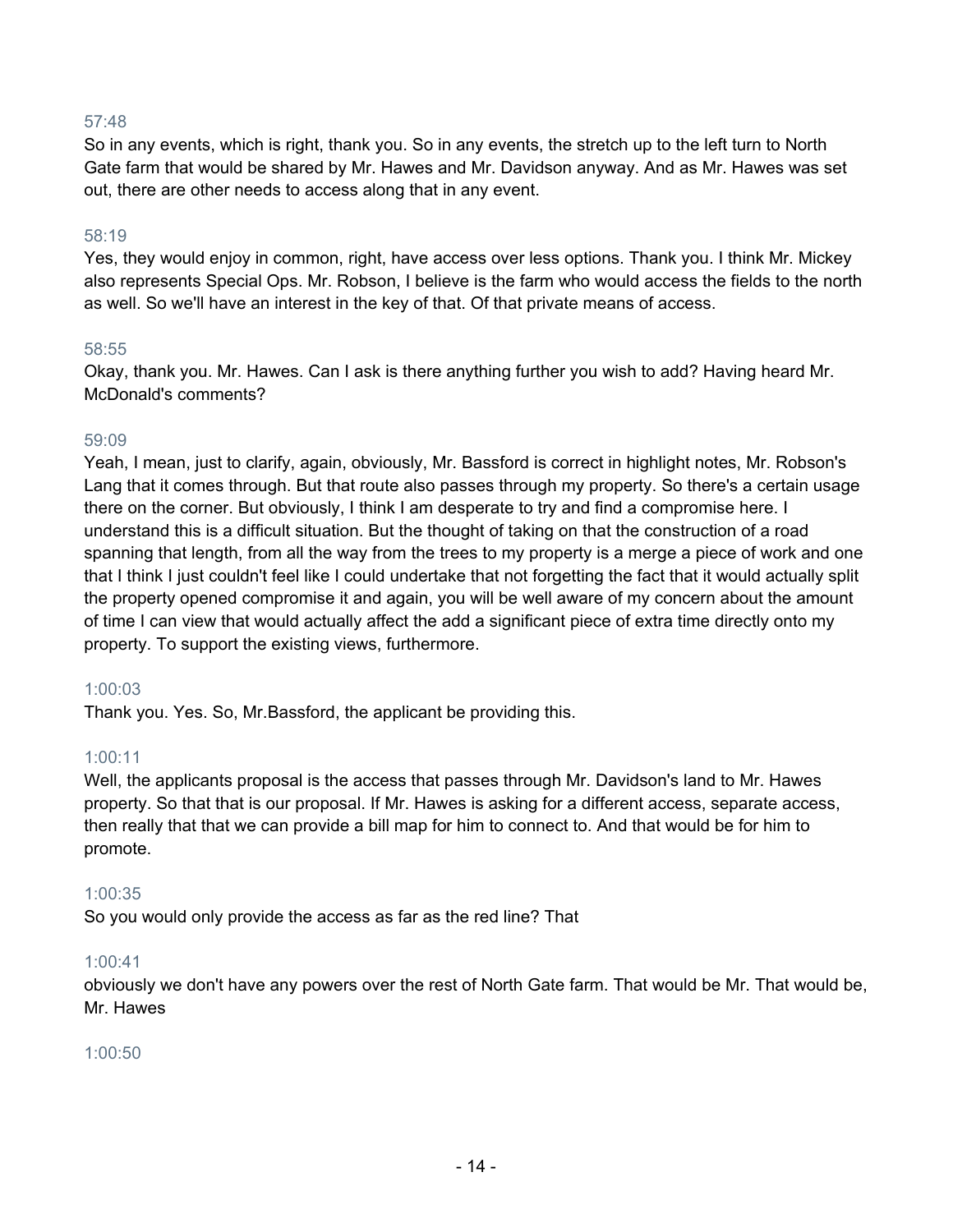Yes, but that's only because you've drawn the power the red line in that way? you I'm sorry. What I'm thinking is, you are effectively proposing to take away the existing access. So shouldn't there be some measure whereby you provide an alternative that is equally advantageous or suitable to Mr. Hawes?

## 1:01:22

While the test is not Mr. Hawes, the Ori or MBT is not equal advantageous, it's that we don't deprive him of his access. Now, he would be in no worse a position that Mr. Davidson is now remember Mr. Davidson currently takes access across Mr. Hawes' property in the current situation. And all that would happen is that in the scheme, worlds the normal scheme, Mr. Mr. Hawes would drive across Mr. Davidson's property? Yes, that's acceptable now, because that's, that's how those properties are.

## 1:02:00

But the difference here is, I think that if you provide the access the bell mouth for that alternative be then Mr. Hawes doesn't have access to the front of his house itself. He has to provide the tarmac or other surface, right across three quarters of his land. And he has to pay for that.

## 1:02:29

Well, that because we've already proved posed a perfectly good access across Mr Davidson's land. So if Mr. If Mr. Hawes wants something that he thinks is better, that's to his account.

## 1:02:41

Okay, I understand your position. Yes.

#### 1:02:44

I mean, this is this is public money, obviously. And Mr. Hawes is a is a householder. Obviously, there are compensation payments, but this is all Sam's in that negotiation rather than matters for you. You are looking as far as the red line and whether we are providing an access to Mr. Hawes.

# 1:03:01

Yes. Okay. Thank you. Is there anything else anyone wants to say on this points? I think I understand the position of the three parties involved. I'm happy that you provide any further comment now. And or follow that up in writing by the next deadline? deadline nine. Oh, actually deadline 10 given that there is a very short title tagline now, Mr. McDonald, I see you have your hand up. Yes.

# 1:03:41

Thank you. Just a small, just small point to follow Mr. Bassford partner. So? Yes, there is a shared access our present over land belonging to Mr. Hawes, which is enjoyed by Mr. Davidson. However, the current scheme does not provide a like for like access, which I think Mr Bassford was getting at it is much more I believe detrimental to Mr. Davidson's property is the proposed access within the red line boundary than the current access, which is almost a reverse of that where Mr. Davidson accesses over Mr. Hawes land. And I think I'm not gonna labour the point, but it's clear from the plans as to how that is. Thank you.

#### 1:04:36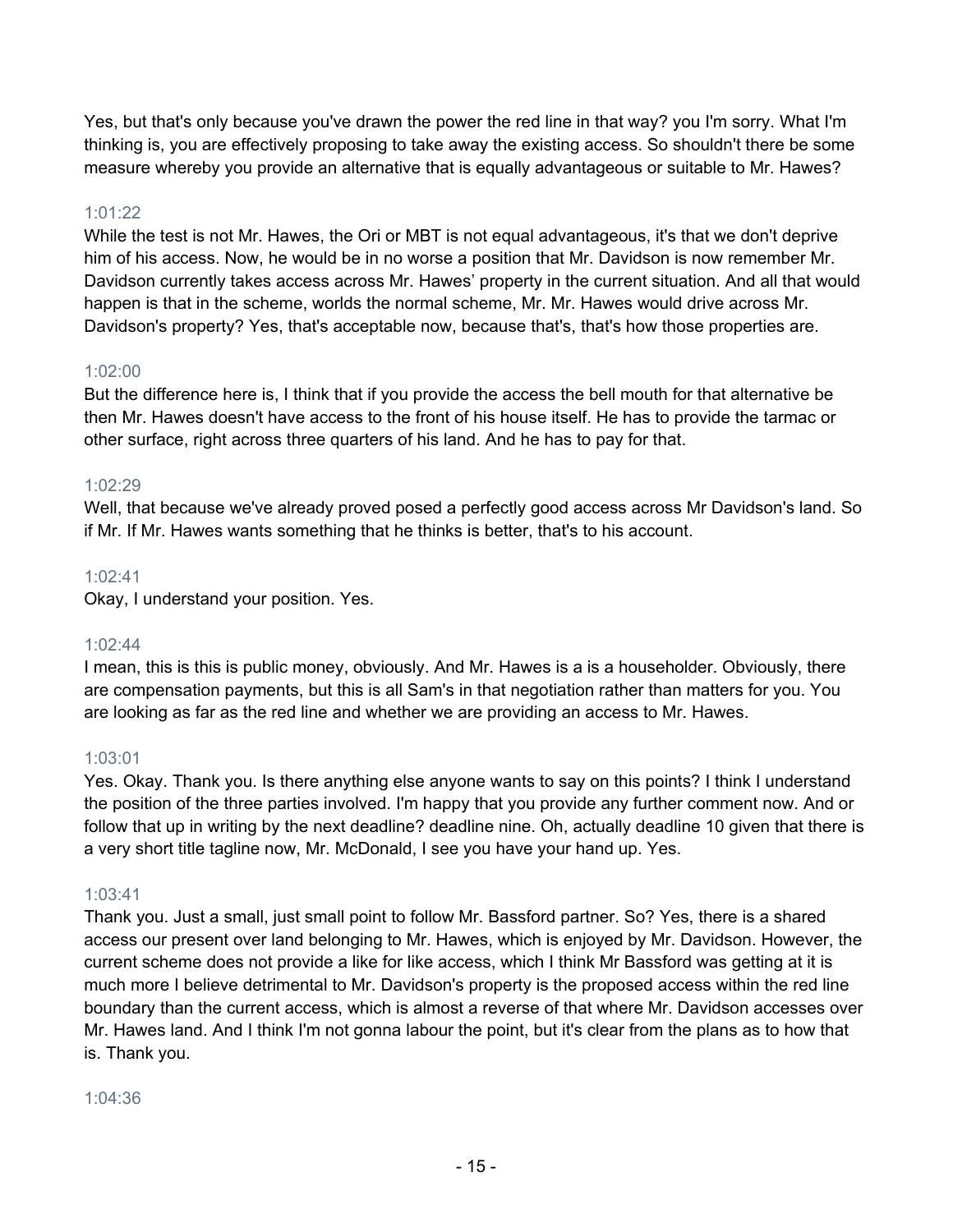That that's a specific comment. fair comment from Mr. McDonald. Of course, it would involve a greater imposition on Mr Davidson's property, and all that, no doubt he would seek to be compensated and would have to make a claim in the usual way. And I know that is obviously represented here today and that that's what would take take place. So that that is the that is ultimately though it is a reversal of the current situation. Mr. Hawes is currently Mr. Hawes would receive an access which he would have an access removed from his property that would be a minor veterans. Sure.

## 1:05:18

Thank you for that. Mr. Bassford. So what's in there for did? But yeah, I understand. I mean, obviously there is a well documented historical, strained relationship between the parties. And is there any real way of quantifying that side of things into a compensation claim? That is my point. And yeah, anyway, that that there will be time for further representation in due course. But yeah.

#### 1:05:52

Thank you, Mr. McDonalds. I think. As I've said, I'm consents to see further representations in writing, I think it's been very helpful for the examine authority to hear and to understand the position. Clearly, it is a difficult one for the parties involved. And that we will take that away and consider Mr. Bassford with anything final on that.

#### 1:06:23

Just finally, to say that Highways England, and Mr. Hawes from the VOA will continue to negotiate with both parties, hosing them would really like there to be a mutually acceptable solution to this work, whatever the history by reaching a measure of agreement between the parties that offers an opportunity to unlock this, and we would encourage this as an opportunity for Mr. Hawes and Mr. Davidson to build some bridges, which will be less technically complex than that over the Coquet.

#### 1:07:06

queue. Good, thank you. So let's move on from that matter now. Just checking my notes, if there's anything else I wanted to ask. And item two.

#### 1:07:36

Yes, just one point which I raised. Ch two, which was when heads terms, signs and matters resolved, as could the applicants. captains encourage landowners or agents to confirm that matters have been agreed. So we have something in writing from each agents themselves. And we had a response that's at rep 604. The fortress two applicants written summary of all submissions, as opposed to hearing action notes, which quite rarely said that the onus was on the landowner to confirm agreements. Yes, I accept that. But I think the onus really is on all parties to assist the examining authority. And if any help could be given to landowners or encouragement given to landowners confirming writing, that would be advantageous to so can I leave that with the applicants hands with landowners to please confirm in writing when things are resolved? That would be helpful. Okay. And then can we also pick up here the issue about the 66 kV cable he was touched upon earlier, the agreements, potential agreements with Northumberland states, is there any update on that position now? Mr. bassford,

1:09:35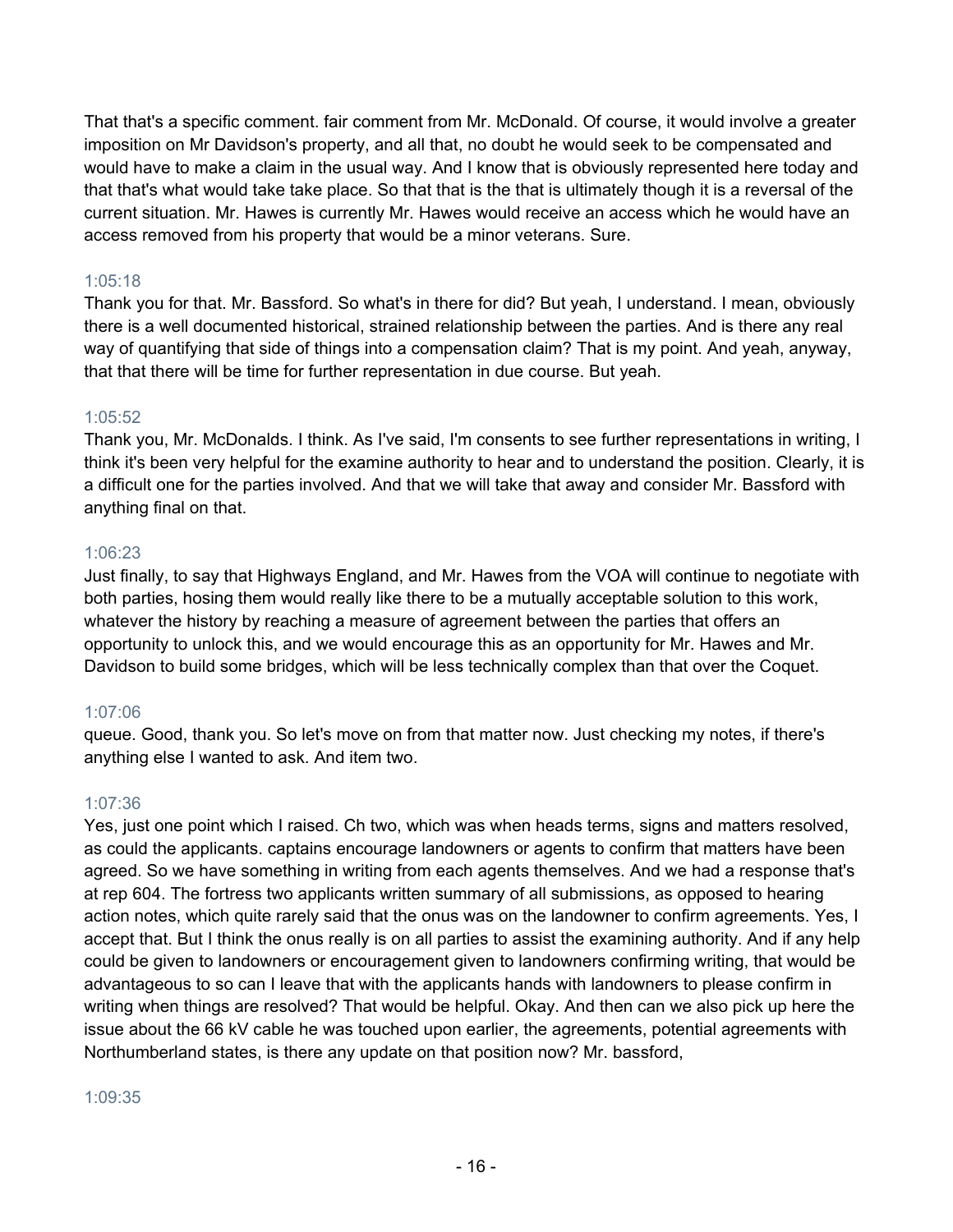my understanding and I will look to Mr Hine and fell here to again correct me if I misspeak. My understanding is that the matter is resolved, you will not have received any further requests to vary the application. And so the the position as is as set out in the application would be managed by private treaty. arrangements between the parties. You might want to just speak to Mr. fell on that now in order to pick it up swiftly.

# 1:10:07

Yes. That would be helpful to Mr. Fell do you want to come in at this point.

# 1:10:14

Yes, no problems. Yeah, that the best both all the all the landowners that are affected. Graham's Hawes, Beales rock state Northumberland state are happy that the

# 1:10:36

additional land take is taken for the permanent land take taken for the diversion works to to sit in. So what we've agreed as Mr. bassford and Mr Hine will confirm, but we will we've agreed is that all the additional landscape will the word need any additional rights over the retained or the land that will still be owned by the the freeholders. So all the access rights in the future, what we will really concerned about is Northern powergrid having carte blanche access rights over all adjoining land. And so the tension and I think, obviously, the original BTO application was for an either or scenario. But I think it's all been agreed now that the the greed, the greed route is that there'll be the additional land take permanently taken. And that access, therefore, to that by northern power grid will be directly off for a public highway. And so they won't need to have rights over adjoining landowners, which is what we all all would like. The advantages comes down to the matter of value a value at the end of the day. Between the we've we've agreed something on most of them. Got a few discussions have over North on the states, but it's a much bigger package that to talk about. So there's lots of other rights there to deal with. Yeah, understood. Thank you.

# 1:12:02

So as as you understand from that, in line with what Mr. Hine set out earlier, we're advancing towards documenting this now. And there is not a point of principle outstanding any longer in relation to the powers for land acquisition for the 66 kV cable. And we will agree with the parties that's that will be the approach to take. Thank you.

# 1:12:29

Yeah, I think we just want to make sure that the other option of the rights is not on the head and that going, you know, the DCO is is just for the current land take. Exactly.

# 1:12:42

Thank you both thought that's helpful. Okay. That's all I had under item two. Is there anything else? The applicant wishes to turn your item to? Not for me, sir. Thank you. Thank you. So let's move on then to item three, which is site specific representations by affected persons. The agenda item says the examining authority will ask affected persons to briefly set out any outstanding concerns in relation to ca compulsory acquisition and or temporary possession for lands which they own handle occupy, that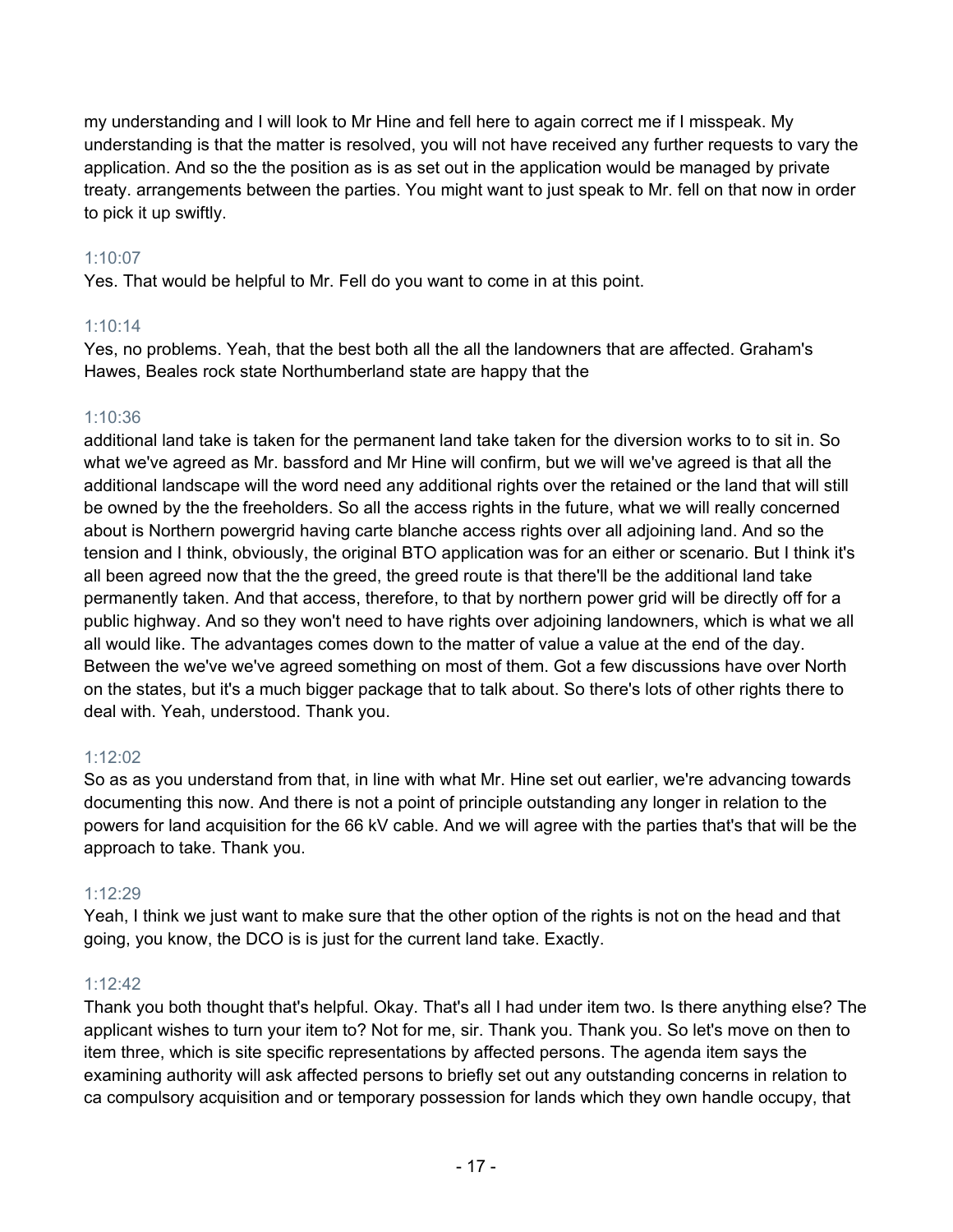have not been addressed by the applicant. Examining authority may ask questions about matters arising from written oral representations. So can I start, perhaps with Mr. Fell if you wish to add anything to what the applicants have said, about any of the sites? Thank you, for your clients. First of all, Mr. Thorpe, there has been

## 1:13:57

I think there's been a slight amendment. Mr. bassford, you failed to confirm but I'm sure better confirm that the tension is the this is a Charleston drive downtown Charleston hall where there's some mitigation bat boxes required. The rights I think, originally the DCO were for a temporary possession, but I think there's going to be a permanent acquisition of rights. I think that's the that's the proposal. I don't, I'm just waiting for our clients just to confirm, but from initial discussions, they don't seem to have any issues with that. But it was just I think, Mr. bassford, is that is that right? Is that your understanding that's changing from temporary to permanent?

#### 1:14:41

I will need to check that, Mr. Fell, but, but I think I think you're correct. And I think that those changes have already been made in the paperwork. Okay,

## 1:14:55

great. So yeah, we've agreed And just confirm what what the time is saying that we've missed time. And I've had discussions over the broad principles of, of the landscape valuations. And so I don't think that will be any issue to agree that that we've had quite a lot of. There's been lots of survey works going on. And lots of we've had, we had a big site meeting with over the final design plans as well, which may cause some slight amendments not not addition, not taking additional land. But this is just sort of more practical things, which may actually mean less land and other bits and bobs. So the broad principles of the land take values are going to be are are agreed in principle. We've got some discussions to have over the where there are tenant interests in place. particularly well, there's an eight six act tendencies in place. But it's behind and I've started those conversations, I don't think that would be too problematic. But it is a matter of valuation at the end of the day. Anyway, Mr. Bassford, will say so the I think the most challenging thing on all these things is the severance and injures infection, isn't it? And that's the matter that is always more difficult because of comparables and other bits and bobs. So we've had some broad discussions. So far, and that will be what we'll we'll end up working working to, I think the deadline is the deadline for the your deadline, you're working towards it sometime in July is at the end of July. So the fifth of July, fifth to July,

# 1:16:47

July, but getting ends as opposed to the ending and

#### 1:16:53

focused on the fifth of July. Yes.

# 1:16:57

Well, I would, I would like to think that Mr. Hine and I have got quite a long way down the route of getting broad terms agreed. By the fifth of July, whether we've got them all, absolutely ready for signing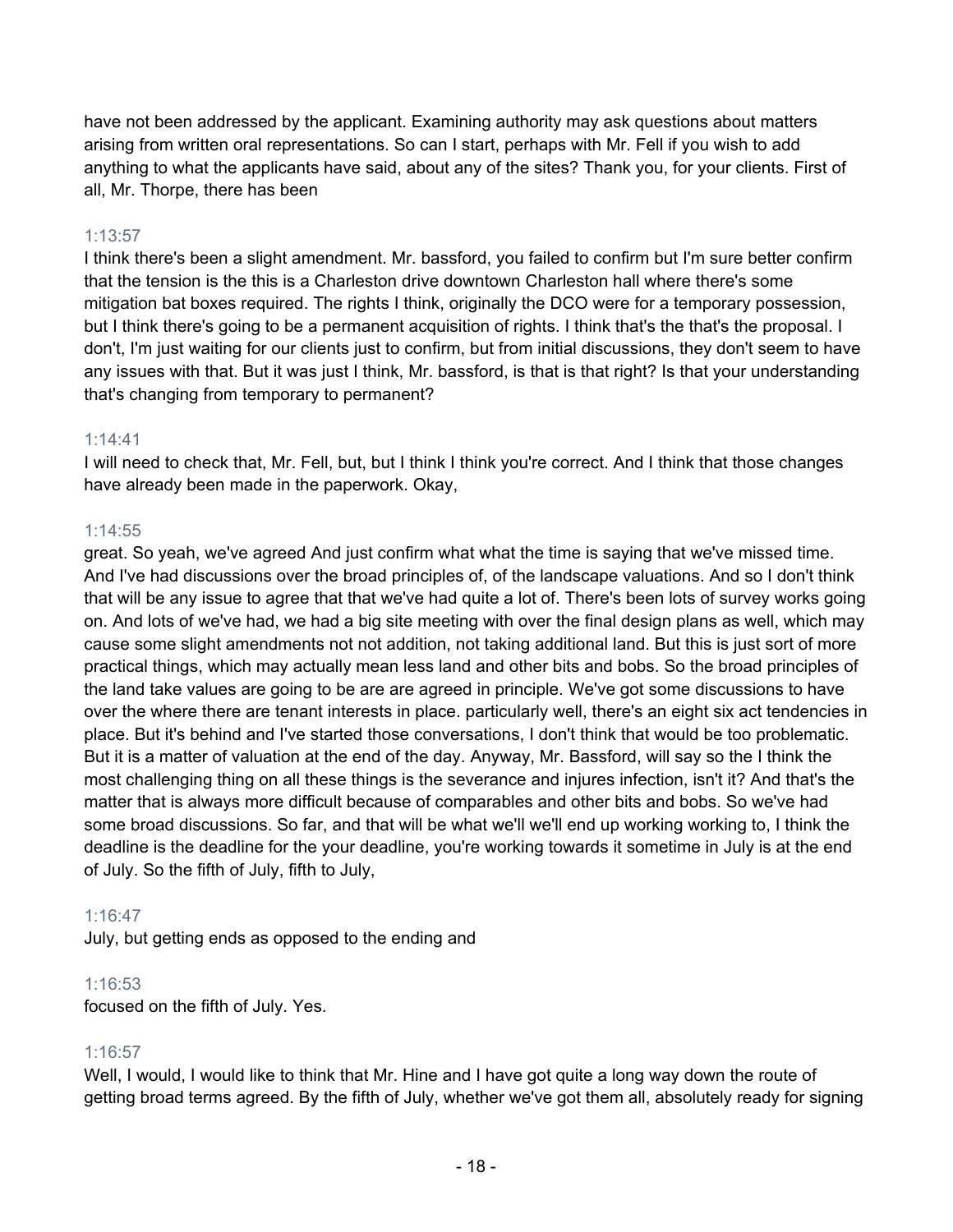is probably going to be a bit more tricky because the the land takes on some of these is quite large. And there's, for example, northern states as the additional compound site, which is a bit more complicated, and there's lots of discussions going on there about the layout and how that operates, etc. And you'll be pleased to know actually, hopefully, the the, the temporary land take there's going to be much less than originally anticipated. So so all those things may may cause a just a sticking point to get things actually finally agreed. But we're certainly a long way down the line. And with the Beales we've made really good progress. There the relationship is, is is much better between the parties. And so we've we, as Mr. Hine said, we've got we've got another meeting hopefully lined up next week to to go through some some final things, but we hope to be able to progress towards the terms pretty quickly on there as well. Thank you. The the obviously the main concern that they have, as well as the displacement of the of the parents, the elderly parents who live in the farmhouse, but But Mr.Hine, and I've got some ideas about how we can accommodate that and make it as pain free as possible for them.

## 1:18:24

Okay, thank you. Anything else? Just to fill you wish to know, I

## 1:18:29

think just to say that I I concur with Mr. Bassford design that I think the progress is good. Having dealing with HS two, this is a far much further on than HS two on discussions. So and they've already served the gbd notices. So I would I would say that it's great that those discussions and and it's very amicable, there's a good relationship. And I think as you've said across the board, you know, all the agents are working well and design and one, I think I think there'll be no reason why we were about to get agreements without having to go through the the powers at the end of the day. That's encouraging. Thank

#### 1:19:09

you, Mr. Bassford just thinking then, if matters aren't agreed by the fifth of July. Do you intend putting in any statements at that stage to say where negotiations have got to will there be? We've got the general summary table in the compulsory acquisition sheduled. But might remain? Why might we need more than that for ones that aren't concluded or what what's your view on this and previous experience?

#### 1:19:46

By I say to my children, sometimes the thing that sounds like a suggestion is not actually a suggestion is it and I think that was a similar sort of suggestion.

# 1:19:58

Well I think actually I wasn't suggesting as I was saying that I was thinking, turn the attend to ask what your view would be. Yes. So let's turn that point.

# 1:20:10

I say sometimes it's not a question either. And the, the the, I think it would be sensible for us to summarise where we have reached by the close of the examination in a few weeks. I think that what we, as I've said to you, sir, the objective is always to negotiate agreements with with the other affected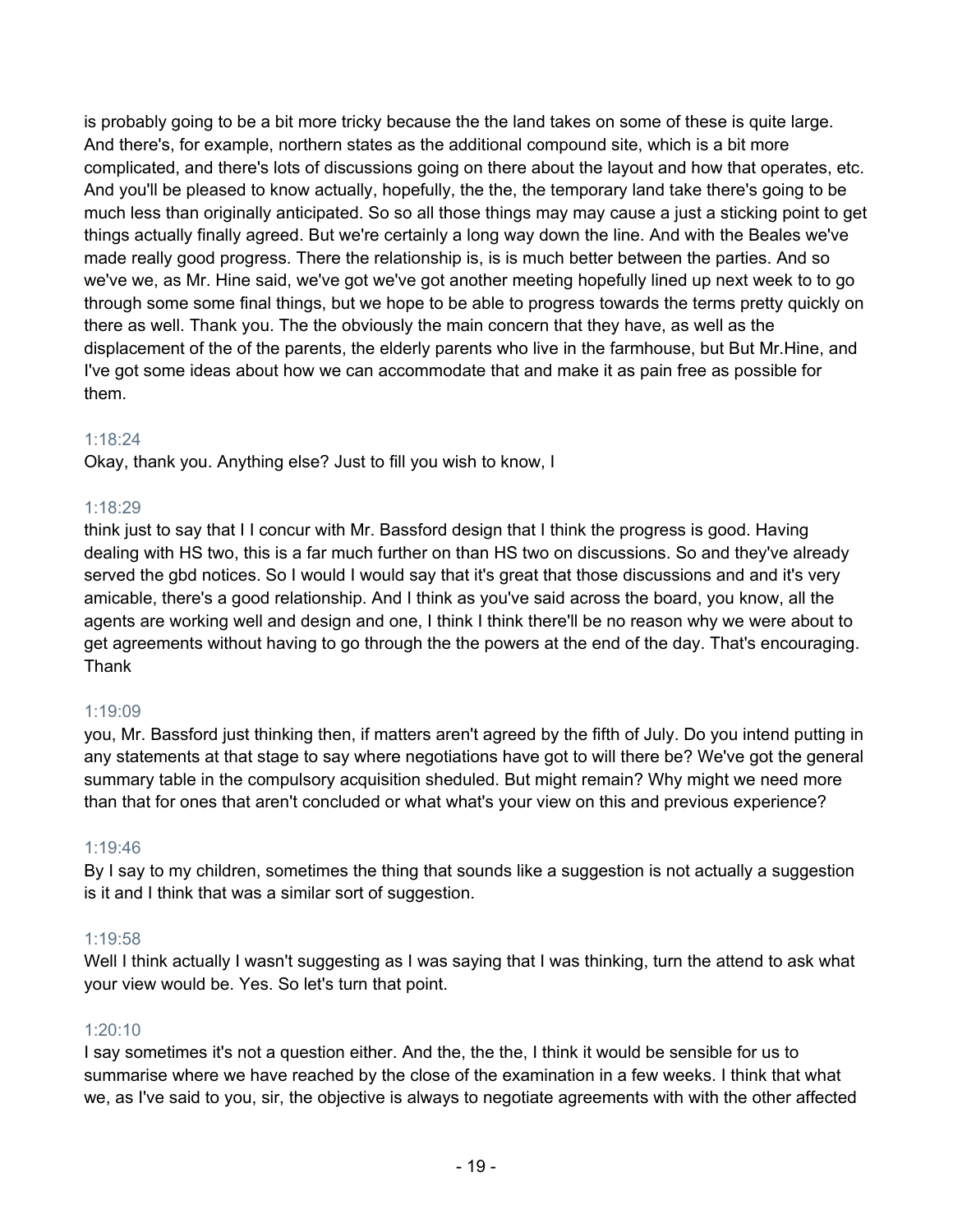parties. But it is not incumbent upon us to prove that we have concluded agreements, because compulsion exists in case agreement fails, and we could get to the very point where Mr. Fells clients have their pens in their hands and then decide not to proceed. That is the compulsory compulsory purchase powers are designed to protect national projects against that sort of thing happening. So I don't believe that will happen. But we will summarise where things are at the close of examination so that you have an up to date record of the progress that we have made, it's probably going to be another iteration of the ch shedule. With a note to reflect upon the progress made generally.

# 1:21:28

Thank you. That would be helpful. Thank you. Mr. Davidson, this sorry, Mr. McDonald, is there anything further you wish to add? In terms of any of your other clients? No, everything's on an even keel elsewhere. Okay, thank you. And, Mr. Bruce, is there anything you wish you'd wished to add at this stage? Not really. We

# 1:22:09

are making good progress with the district, valuer on most of my clients matters. Further meeting this afternoon, and negotiations and progression is amicable and helpful. We have a sticking point with Milhouse signing consent. But I understand that's not a matter for your inquiry. It either has or hasn't got playing consent. And we'll have to work that out between us that negotiations are continuing. And we're trying to progress that one as well under negotiation just to see where we can get to. Thank you. Thank you.

# 1:22:51

Okay, so that's, I think addressed is item three, is there anyone else wishes scenting under item three?

# 1:23:04

I would just thank the the valuers and negotiators involved. It's tediously dealt with not have very much in the way of objection still within these hearings. And I'm grateful to everyone for making good and constructive progress.

# 1:23:20

Thank you. Yes, support that. So the next item on the agenda is item four, which is that's trends to take land issues. And that's the final substantive matter.

# 1:23:45

All I'm looking for under this item is an update on where discussions have got to with the statute takers, which possibly won't take too long because it is 25 past 11. Now, can I suggest perhaps that we have a break for, say 15 minutes coming back at 2012? And then we should be able to wrap things up? I would think within 20 minutes half an hour. On the final matters. Is this acceptable to parties? Mr.Bassford first? Yes, sir. That's absolutely fine. Thank you. Yeah. Someone else wish to comments on that. So can I take you through everyone's content? has to fail? Yeah,

#### 1:24:38